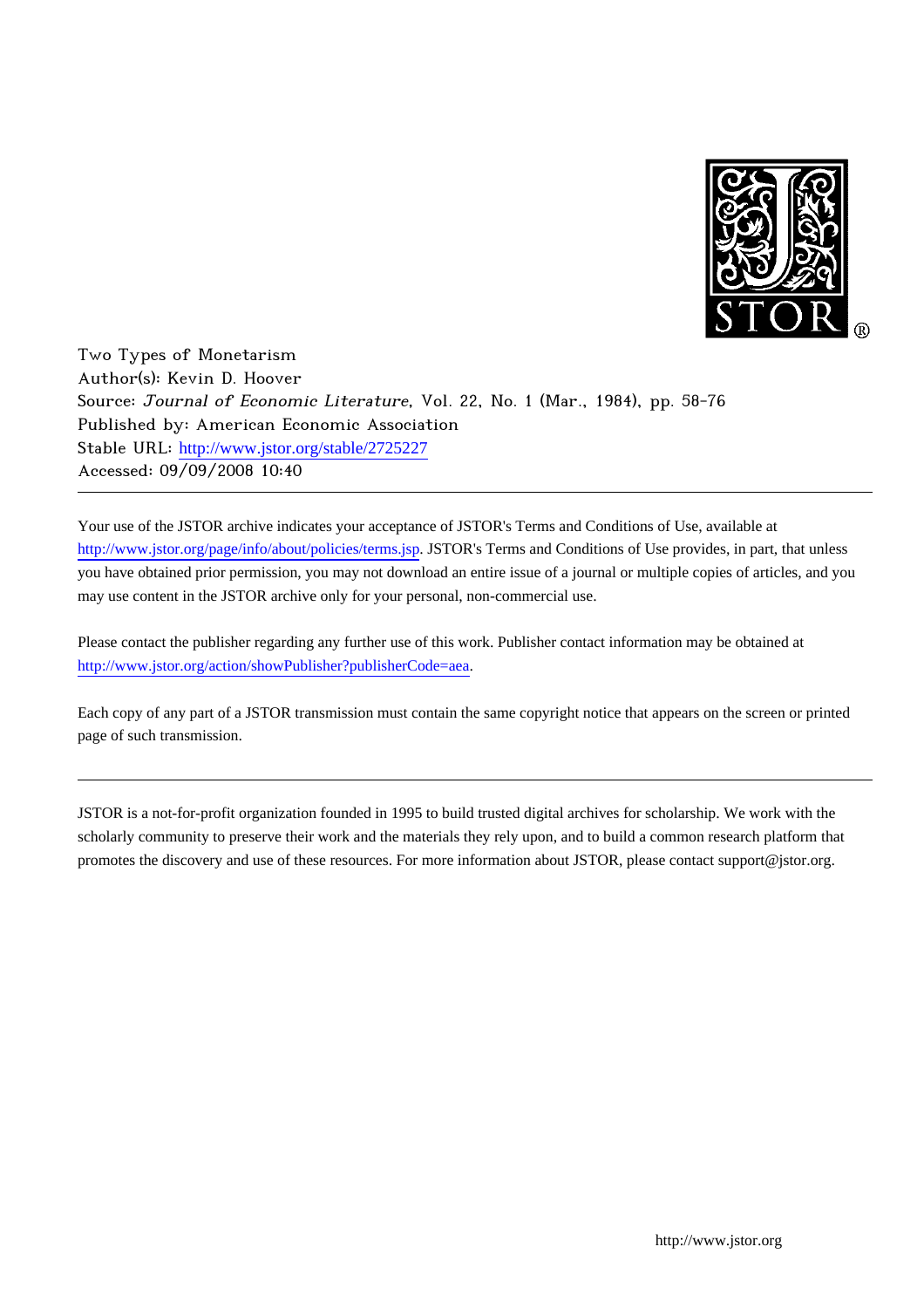# **Two Types of Monetarism**

## **By Kevin D. Hoover**

**Nuffield College, Oxford University** 

**I am grateful to Milton Friedman, David Laidler, Seth Masters and an anonymous referee for useful comments on an earlier draft. I would particularly like to thank Peter Oppenheimer who first asked me the question this essay seeks to answer. Without his encouragement and criticism it would never have been written.** 

#### **I. Introduction**

**THE 1970s witnessed the rise of two fashionable macroeconomic schools of thought-monetarism and the so-called "new classical" macroeconomics, the latter usually closely identified with one of its fundamental components, the rational expectations hypothesis. Both schools trace their ancestory to older economic doctrines, but it is just in the last decade that they have moved into the mainstream of post-war macroeconomics.** 

**The increasing importance of monetarist and new classical thinking naturally resulted in attempts to define each doctrine and to classify disparate thinkers as adherents or opponents. Monetarism has been surveyed, inter alia, in Thomas Mayer (1978), Jerome Stein (1976), Douglas Purvis (1980), David Laidler (1981, 1982), and James Meade (1981). Despite these attempts no universally accepted definition of monetarism and, hence, no universally accepted classification of who is and who is not a monetarist has emerged. The reason is, of course, that any economist is described most fully by a vector of characteristics. Any definition emphasizes some of** 

**the elements of this vector, while playing down related ones. Another definition may take the related ones to be more important. The borders of such categories are bound to be poorly defined.** 

**Although the definitions may be arbitrary, the attempts to formulate them are not sterile. Individual monetarists may bear only a family resemblance to one another; nevertheless, the effort of classifying them yields clarification as a by-product.** 

**The new classical economics has not been surveyed in quite the same spirit as monetarism. The emphasis has been on its relationship to other distinct doctrines, rather than on who is or is not a new classical (Brian Kantor, 1979; Stein, 1982). Indeed, the question of whether or not the new classicals are monetarists has loomed large in these discussions. James Tobin (1980, 1981) calls the new classicals "monetarists mark II." He bases the title on the similarity of the two schools' policy prescriptions. Frank Hahn (1980) agrees that they are monetarists, but bases the judgment on the similarity of their theoretical presuppositions. Laidler (1981, 1982), on the other hand, finds that they are not**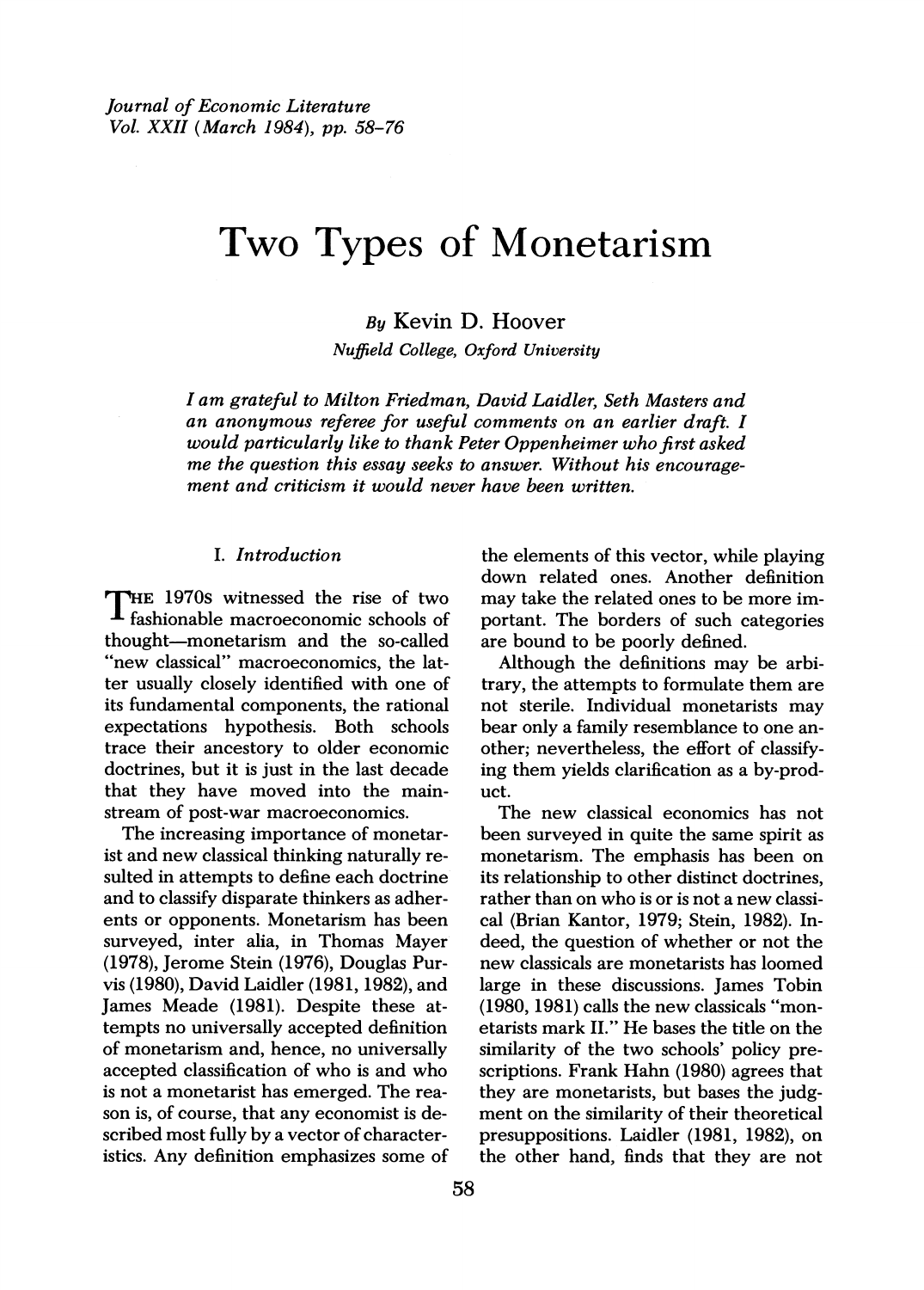**monetarists, but rather more closely related to the Austrian school (Kantor, 1979). He rejects Hahn's classification as misleading, because it is precisely theoretical differences which, he believes, separate the new classicals from the monetarists.** 

**In this essay, I do not want to enter the debate over titles-"monetarist" or not "monetarist." I do want to clarify the relationship between some sorts of monetarism and the new classical school. To do this I will compare Milton Friedman, indisputably a monetarist, with Robert Lucas, Thomas Sargent, Neil Wallace and others, as representative of the new classical school. The principal theme of the essay is that, although we may wish to classify the new classicals as monetarists (for Tobin's or for Hahn's reasons) or we may not (for Laidler's reasons), Friedman, as one important monetarist, differs from the new classicals on a fundamental point of methodology: he is a Marshallian; they are Walrasians.** 

**Part II attempts to define the new classical economics and to clarify its relation to the rational expectations hypothesis. Part III explores the practical and theoretical relations between Friedman and the new classicals that give plausibility to Tobin's title, "monetarist mark II," and interest to the debate over its- aptness. Part IV introduces the fundamental methodological distinction between Friedman and the new classicals. Part V shows how this distinction underlies and accounts for the differences between Friedman's and the new classical views on equilibrium and dynamics. Finally, Part VI summarizes the argument.** 

## **II. The New Classical Economics Defined**

**In view of the difficulties of definition and classification mentioned in the Introduction, it may seem odd to represent the older monetarism by the views of even** 

**its most eminent proponent, Friedman, by himself, while letting several economists' views present the new classical doctrine. One reason for doing so is that parts of Friedman's work are a foundation for much of the new classical doctrine (especially Friedman 1968; Lucas 1972a, 1981b). Another reason is that Friedman has contributed to economic methodology, as well as to monetarist thought. As a result, since the principal distinction between Friedman and the new classicals examined in Parts IV and V is methodological, Friedman's writings give us an explicit formulation from which to work.** 

**Part of the imbalance can be set right by defining the new classical economics. It has rarely, if ever, been explicitly defined by its adherents. The territory, however, has been surveyed (Sargent, 1979, 1982; Michael Beenstock, 1980; Willem Buiter, 1980). And the subsidiary element, rational expectations, has been extensively covered (Robert Shiller, 1978; David Begg, 1981; Lucas and Sargent, 1981; Rodney Maddock and Michael Carter, 1982).** 

**Three tenets are keys to the new classical doctrine. First, agents' real economic**  decisions—for example, about savings, **consumption or investment-are based solely on real, not nominal or monetary factors. Second, agents are, to the limits of their information, consistent and successful optimizers; i.e., they are continuously in equilibrium. Third, agents make no systematic errors in evaluating the economic environment: i.e., they hold rational expectations (Lucas, 1977; Sargent, 1979, Ch. 16).** 

**The rational expectations hypothesis is perhaps the most striking feature of the new classical doctrine. The universally accepted formulation is due to John Muth (1961, p. 316): "Expectations . . . tend to be distributed, for the same information set, about the prediction of the theory (or the 'objective' probability distribution of**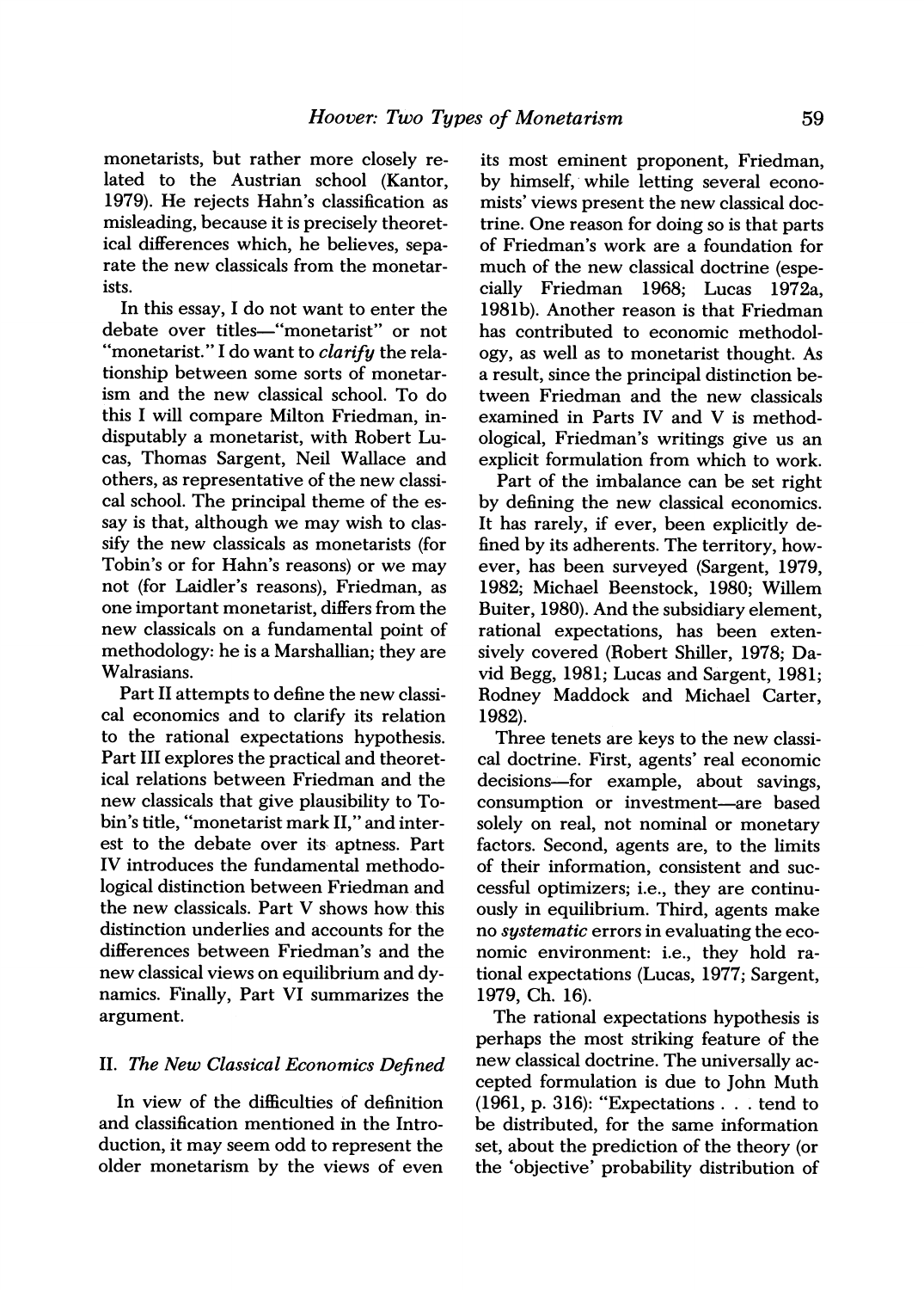**outcomes)."1 Muth claims that this hypothesis involves three assertions: first, information is scarce and the economic system does not waste it; second, expectations are formed from the specific structure of the relevant system describing the economy; and, third, public predictions can have no substantial effects unless there is "inside" information; i.e., a (true) economic forecast does not give anyone a special opportunity to profit from it if it is known to everyone.** 

**Muth's notion of an information set can be taken broadly, but if taken too broadly it is of little use. Typically the information set is defined to include all the exogenous variables, all past values of endogenous variables and, crucially, the structure of the model (i.e., Muth's "relevant system"). This amounts to claiming that the model adequately captures those features of the world relevant to the formation of expectations, and that agents act as if they know the model when forming their expectations.** 

**While the rational expectations hypothesis is a fundamental part of the new classical economics, it is, nevertheless, independent of the other tenets. A new classical economist necessarily believes in rational expectations. But a belief in rational expectations by itself is not sufficient for one to be a new classical. In his survey of the new classical macroeconomics, Sargent (1982) characterizes it as going beyond ad hoc supply and demand curves. He argues that, in order to explain the behavior of macroeconomic aggregates, we must go back to the underlying objective functions and the constraints that agents face. In a static framework, this requires the first two tenets of the new classical doctrinethat only real phenomena count and that**  **agents are consistent and successful optimizers.** 

**The importance of the rational expectations hypothesis is to carry these features over to the dynamic problem. If agents are to optimize over their future behavior, their expectations of the future are bound to be important. Rational expectations implies that what they do expect is (within a serially uncorrelated error) what the true model says they should expect. This guarantees that they will be consistent and successful.** 

**Not everyone who uses the rational expectations hypothesis should be classified as new classical. The principle of rational expectations can be employed by anyone seeking a convenient and, in some sense, neutral way of introducing endogenous expectations into an economic model. One may adhere to the rational expectations hypothesis, yet violate the other tenets by, for example, holding that prices are not flexible or that agents do not optimize (Stanley Fischer, 1977; Edmund Phelps and John Taylor, 1977; Tobin, 1980). Fischer, for example, constructs a model in which long-term wage contracts produce nominal wage rigidity, which in turn permits monetary policy to have real effects, since real wages then depend on price movements. This violates the first tenet of the definition of new classical economics. Lucas (1981b) criticizes Fischer's model for supposing wage rigidity, rather than explaining it as the outcome of an optimizing decision consistent with the second tenet (Lucas and Sargent, 1979).** 

## **III. Friedmanian Roots, New Classical Conclusions**

**The new classical economics grew up as a response to the perceived failure of modern-day Keynesian macroeconomics, particularly as a result of the apparent breakdown of the Phillips curve-ever** 

**<sup>1</sup> Muth's paper presents rational expectations in a supply/demand system, aimed at overthrowing the "cobweb theorem" analysis. Recently, however, rational expectations figure most prominently in macroeconomics.**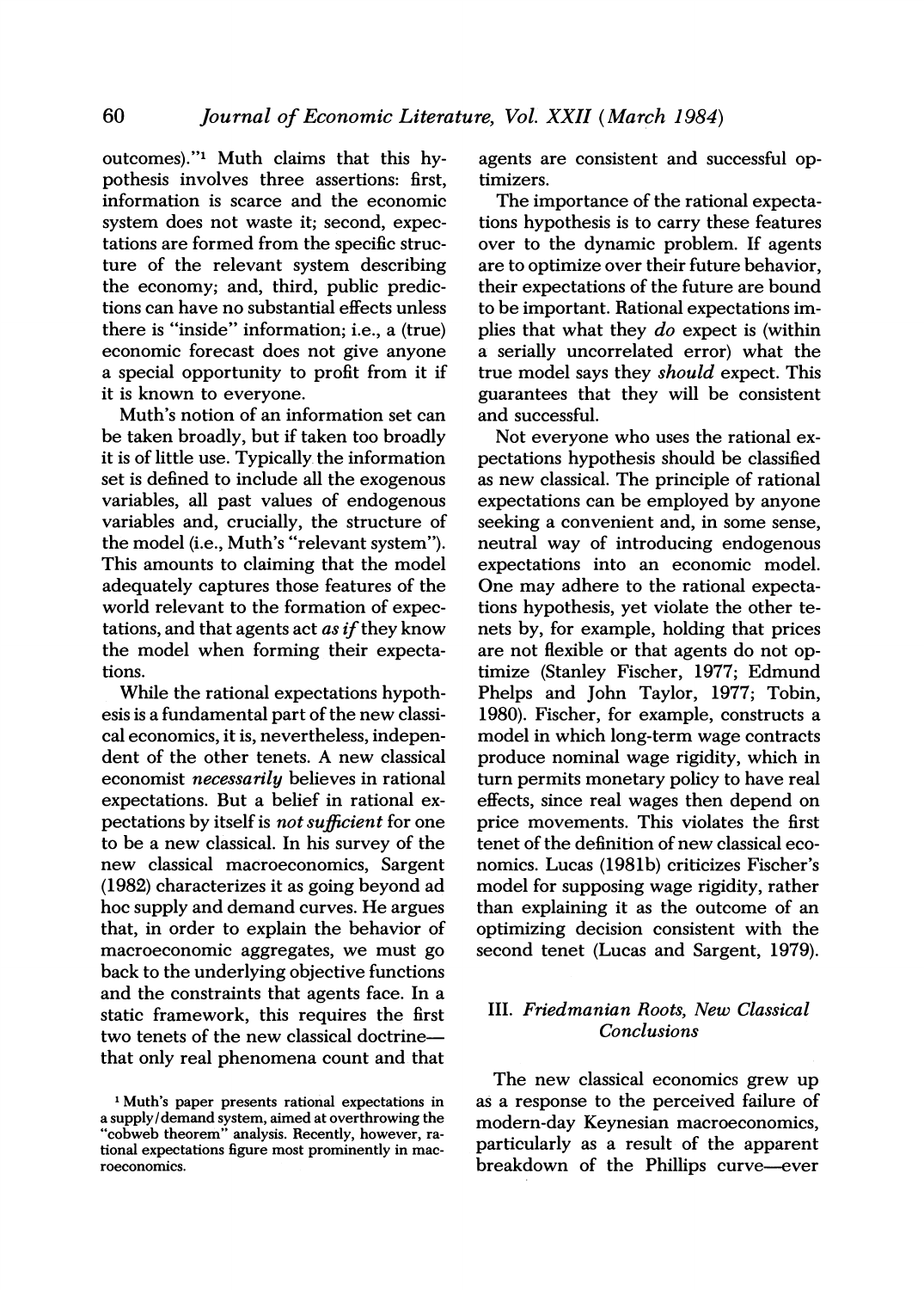**higher inflation at times of historically high unemployment (Lucas and Sargent, 1979). Friedman's work (1956a, 1959a, 1968) suggested that inflation was associated most closely with changes in the supply of money; that unemployment was a response to the real wage, and as soon as agents grasped that inflation erodes their real wage, they would press for compensating rises in the money wage. The Phillips curve tradeoff between unemployment and the rate of increase of wages would thus prove to be a will-o'-the-wisp. These insights were the starting place for the new classical analysis, and the new classicals openly acknowledge their debt to Friedman (Lucas, 1977, 1981a, 1981b).** 

**On the other hand, until Friedman's recent publication (with Anna J. Schwartz, 1982) of Monetary Trends in the United States and the United Kingdom, it has been difficult to know how he regarded the new classicals (although, see the earlier Friedman, 1977, 1978). It is clear from this latest work that he sees rational expectations as a potentially useful modeling technique, but stops short of embracing the new classical research program. The rest of this part examines how the new classicals begin with Friedman's insights and reach similar conclusions, but offer a different analysis along the way.** 

## **3.1 Neutrality, the Natural Rate of Unemployment and the Phillips Curve**

**The old distinction between real and nominal quantities is the most fundamental element in Friedman's rehabilitation of the quantity theory of money (1956a, 1969b, 1974b; Friedman and Schwartz, 1982). We observed in Part II, that it was one of the defining characteristics of the new classical school as well.** 

**This distinction enables Friedman to formulate a theory of inflation. The gov-**

**ernment in conjunction with the commercial banks determines the nominal stock of money. The public in response to real factors such as (real) income or (real) interest rates determines the real demand for money. The price level adjusts to equate the nominal stock to the real demand. Given a stable real demand for money, a continuing rise in prices thus requires a continuing increase in the nominal stock of money. This view of the inflation process is captured in most new classical models (Sargent, 1976; Sargent and Wallace, 1976).** 

**Friedman's theory of the inflation process implies that money is neutral, but only in the longer run. Initially an increase in the stock of money swells real balances at existing prices. It is only when these are spent, stocks of goods run down and production temporarily increased that prices rise. The new classicals go further: money is neutral in the shorter run as well (Lucas, 1972b). Rational expectations implies that agents understand the connection between money and the price level and that they correctly anticipate the systematic components of government monetary policy. Continuous optimization implies that they use this information to discriminate between nominal and real changes. Only real changes affect their real decisions. Actual shorter-run nonneutralities are the result of random shocks, say in government monetary policy, which could not be anticipated. Their effect disappears as soon as it is realized that they have occurred.** 

**Both versions of the neutrality thesis are closely related to the notion of a natural rate of unemployment. Full employment in the sense used above is not an absolute, technical limit. Rather, it is the equilibrium optimizing choice of economic agents. Friedman (1968, p. 8) writes: "the 'natural rate of unemployment'. . . is the level that would be ground out by the Walrasian system of general equilibrium**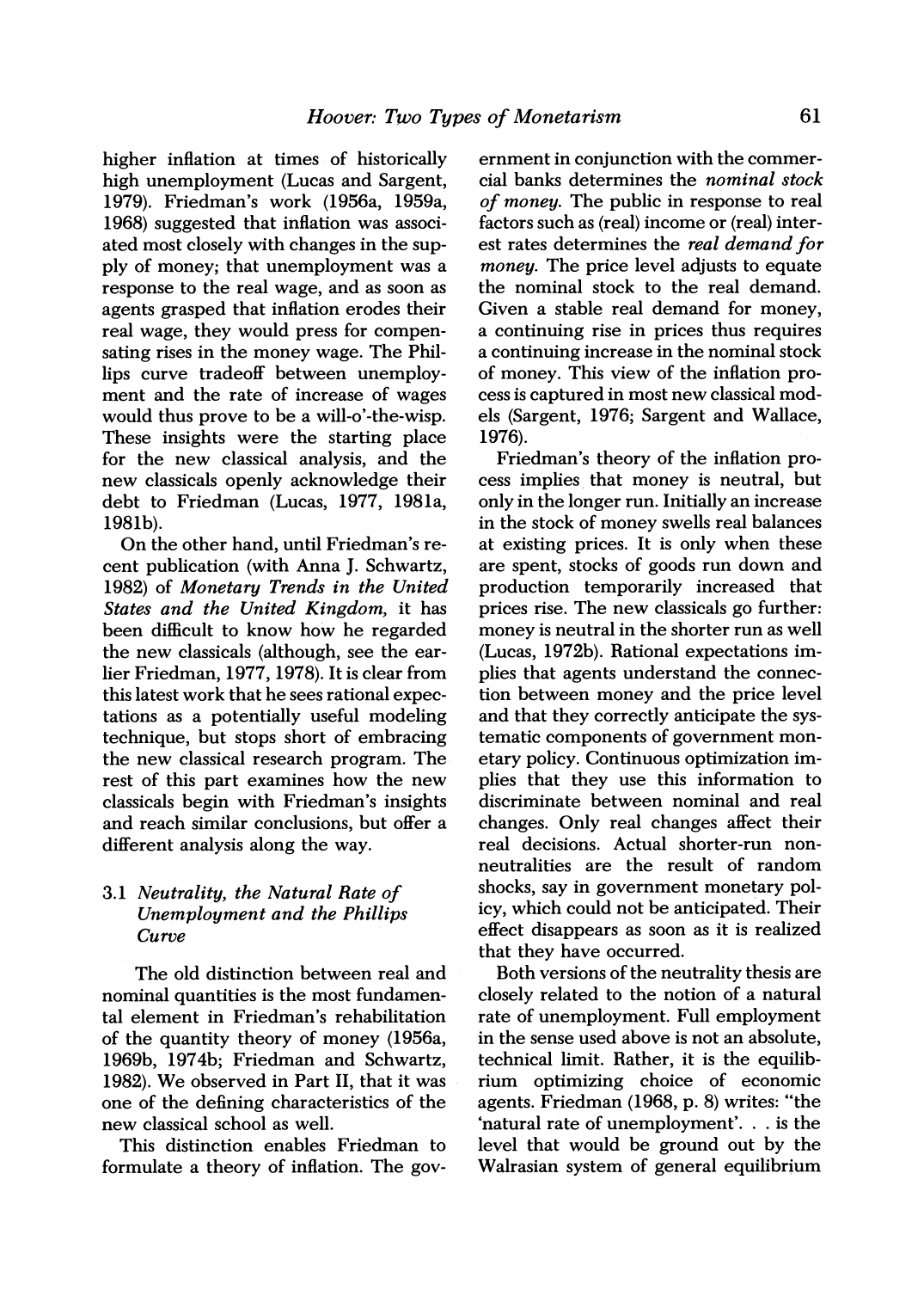**equations, provided there is embedded in them the actual structural characteristics of the labor and commodity markets.... He also recognizes a natural real rate of interest and, presumably, a natural rate of output as well. This notion of a natural rate of unemployment accords well with the tenets of new classicism (Lucas, 1972a, 1973; Sargent, 1973).2** 

**The importance of the natural rate of unemployment and the neutrality of money is clearly seen in the expectationsaugmented Phillips curve (Friedman, 1968; also, Phelps, 1967, 1968). Friedman argues that a sudden monetary expansion temporarily expands output and depresses the rate of unemployment below the natural rate. It also produces an acceleration in the rate of inflation. Prices rise faster than wages, so that the real wage is cut. Observing that the volume of employment is greater than they would wish at this real wage, workers endeavor to restore real wages to their old level, and the actual rate of unemployment rises toward the natural rate. Prices (i.e., wages) here respond to quantity (i.e., employment) signals.** 

**The Phillips curve in this version cannot be exploited in the long run, for once workers anticipate any constant rate of inflation, they adjust their wage claims in line with it. Nevertheless, there is a real shorter-run tradeoff between unemployment and inflation.** 

**As with the neutrality of money, the new classicals deny even this shorter-run tradeoff. They recast the Phillips curve as the so-called "Lucas short-run aggregate supply function" (Lucas, 1972a; Sargent and Wallace, 1976; Laidler, 1981, 1982). Aggregate supply in this presentation is positively related to the deviation of actual from expected prices (or wages) as** 

**each producer (or worker) at first perceives (falsely) a general price (wage) rise as a favorable shift of relative prices.** 

**The aggregate supply version of the Phillips curve reverses Friedman's adjustment mechanism: quantities (labor or output) respond to price signals. The shift in relative prices is only apparent not actual. No appeal is made to wage stickiness. As with the new classical analysis of neutrality, agents are continuously in equilibrium given their information. Rational expectations guarantee that, except for random shocks, this information is correct. Hence, an inverse relation of unemployment to inflation is observed, but cannot be exploited deliberately and consistently, even in the shorter run, because it reflects the unsystematic or random component of the relation between changes in individual workers' wage levels (or producers' prices) and the general rate of inflation.** 

**In later work, Friedman sometimes offers an aggregate supply explanation of the Phillips curve (1974a; Friedman and Schwartz, 1982).3 Nevertheless, he does not take over the full new classical position. He does not, as the new classicals do, rule out prices adjusting to quantities. Indeed, his adjustment functions for both prices and real income have actual and anticipated income as arguments (Friedman, 1974b; Friedman and Schwartz, 1982, Ch. 2). Furthermore, in Monetary Trends, as in his presidential address to the American Economic Association (1968), he still maintains that expectations of inflation are slow to develop (Friedman and Schwartz, 1982, Ch. 10). The process has sped up over the past two decades, but it still takes years, not weeks or months, for expectations of inflation to adjust fully to actual changes.** 

**<sup>2</sup> It is shared presupposition of the natural rate as the outcome of a Walrasian system that suggests to Hahn (1971, 1980, 1982) that Friedman and the new classicals should be grouped together under the title "monetarists."** 

**<sup>3</sup>Robert J. Gordon (1981) ascribes the aggregate supply explanation to Friedman, failing to distinguish between Friedman (1968, 1974b). Laidler (1981, 1982) correctly notes the shift. Friedman does not, however, adopt an aggregate supply version to the exclusion of his earlier explanation.**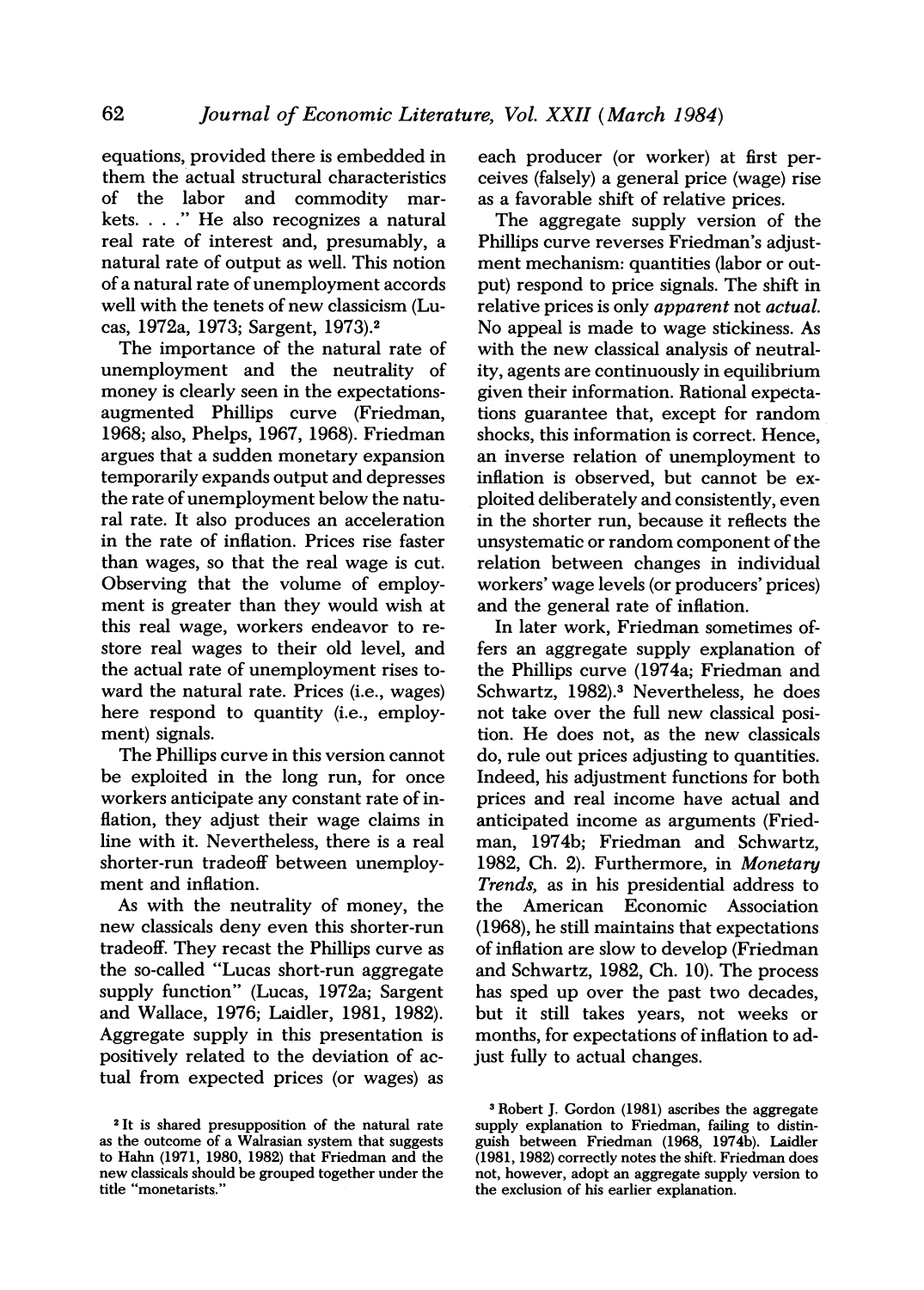## **3.2 Government Policies: Rules versus Discretion**

**Following Henry Simons (1936), Friedman (1948, 1959b, 1974a) has long preferred rules over discretion or authorities in the conduct of monetary policy (and other policies as well-e.g., tax and expenditure policies.)4 His advocacy of fixed rules is based on the authorities' ignorance of the sources and timing of economic disturbances. Discretionary policies may or may not be perverse or adverse on average, but they do increase noise in the economic system, which interferes with prices acting as efficient signals (Friedman, 1961, 1977).** 

**Lucas (1980b, 1981b) comes down squarely in Friedman's camp, acknowledging the same intellectual debt. Furthermore, the signal extraction problem in the context of rational expectations has been developed with great theoretical nicety by the new classical school (Sargent, 1979, Ch. 5). Sargent and Wallace (1976, p. 169) declare somewhat tendentiously: "there is no longer any serious debate about whether monetary policy should be conducted according to rules or discretion."5** 

**Friedman has advocated a particular rule for monetary policy: namely, that money should be allowed to grow at a constant X percent per year, where X is determined to equal the secular rate of GNP growth after allowing for secular changes in the velocity of circulation of the money stock. Authorities should not use money in an attempt to offset cyclical movements in economic activity. This rule is related to Friedman's belief that expectations of**  **inflation are slow to develop. He believes that holding the growth of the money stock to a constant X percent rate will result in a steady (and, if X is low enough, zero) rate of inflation over the longer run. Once agents have adjusted to this steady rate, no important and unpleasant surprises await them as long as the rule continues to be followed.** 

**Friedman's X percent rule receives weak support from the new classical school (Sargent and Wallace, 1975; Lucas, 1981b). Their argument is derived from their belief, examined in Section 3.1, that monetary policy cannot systematically trade off inflation for output or employment. At a formal level any determinate (i.e., nonrandom) rule will have no real effects, because agents with rational expectations will understand the rule and not be fooled by changes in the money stock into moving away from the natural rate of unemployment or output. Random policies may have real effects since agents cannot anticipate them; but, of course, they cannot be systematically pursued; and, hence, are hardly policies at all.** 

**It is, then, the determinateness or nonrandomness of Friedman's rule that the new classicals support, not its particular, simple form. Yet the new classical argument is that agents act as if they know the structure of the economy. Of course, they must infer most features, including money supply rules, from past experience. Simple rules may be easier to infer and, therefore, may be preferred (Lucas, 1980b).** 

## **3.3 A Paradox: Empirical Agreement, Theoretical Difference**

**Friedman (1974b) argues that what separates monetarists from Keynesians are differences of empirical judgment, not of theoretical principle.6 His relation to** 

**<sup>4&</sup>quot;Discretion" is now the more usual term, but "authorities" is the more venerable, having been coined by Simons (1936).** 

**<sup>5</sup>For a contrary view, see Buiter (1980) and Stephen Goldfeld (1982). Sargent and Wallace (1981) note a circumstance under which Friedman's rule may not be an appropriate policy for securing a lower rate of inflation. This possible objection, nevertheless, does not alter the new classicals' support for rules over discretion in general.** 

**<sup>6</sup>Friedman's view of the matter is controversial. For supporters, see, for example, Mayer (1978); for an opponent see, for example, Hahn (1971).**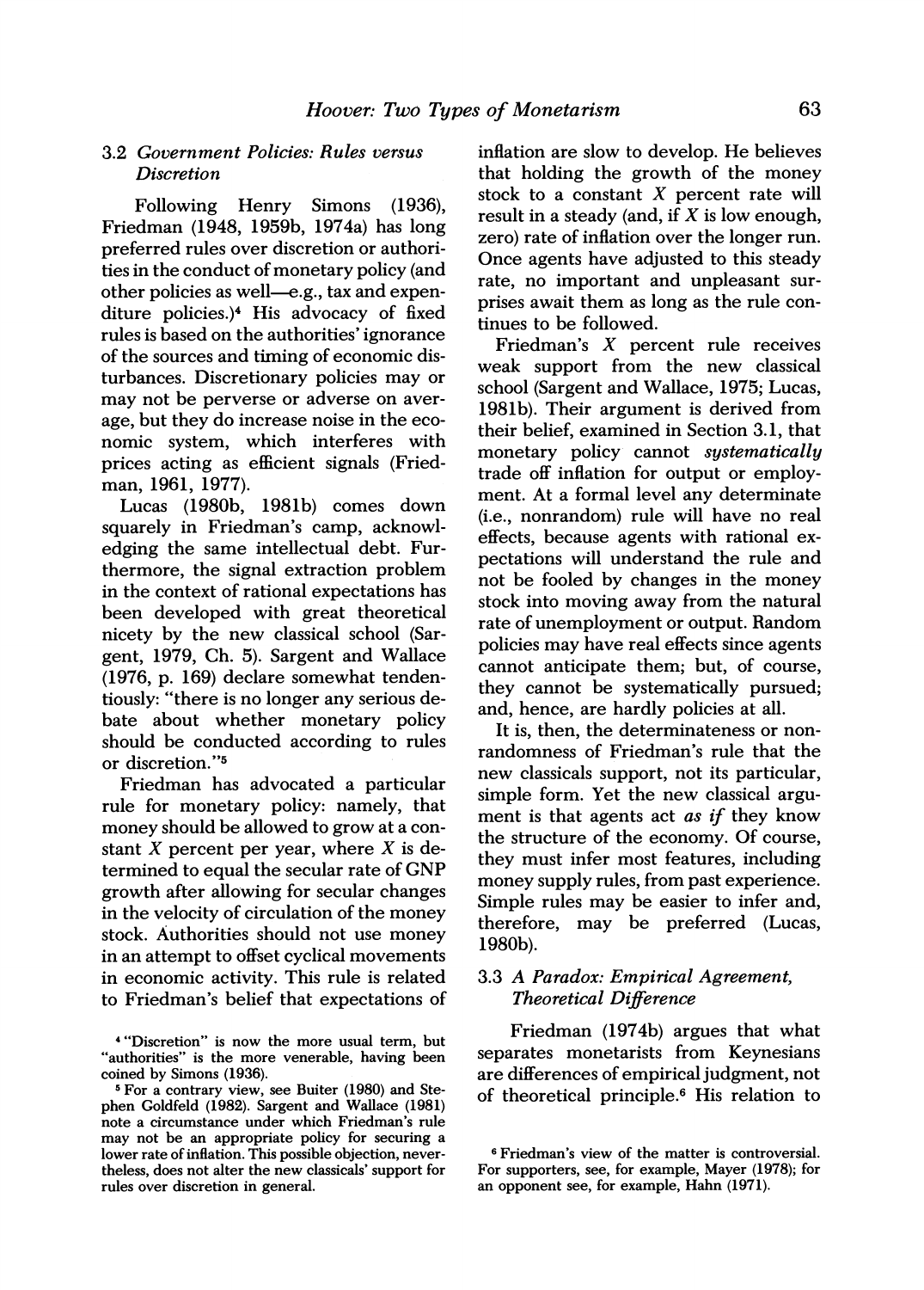**the new classicals appears to be just the reverse: their empirical judgments are broadly similar, while their theoretical paths to those judgments are, at times, strikingly different.** 

**There are, of course, important theoretical similarities-e.g., the supposition of a natural rate of unemployment. But it is the similarity of their policy prescriptions which leads many to classify the new classicals as "monetarist." And it is the radical nature of those prescriptions which leads observers such as Tobin to distinguish them from older monetarists by labels like "mark II."** 

**It is commonly believed that the rational expectations hypothesis is the source of new classical radicalism. But this is only partly true. The examples in the two preceding sections show that the characteristic new classical conclusions require both the other tenets of their doctrine-only real quantities matter for real decisions and continuous optimization.** 

**Indeed, Friedman (and Schwartz, 1982, Ch. 9) takes the rational expectations hypothesis to be equivalent to the proposition that agents make no consistent mistakes about real variables in the long run. Later Friedman writes:** 

**The formalization in the theory of rational expectations of the ancient idea that economic actors use available information intelligently in judging future possibilities is an important and valuable development. But it is not the open sesame to unraveling the riddle of dynamic change that some of its more enthusiastic proponents make it out to be [Ch. 12 p. 630].** 

**This quotation gets to the nub of the matter. The new classicals wish to analyze economic dynamics using the rational expectations hypothesis. To do this they must collapse the long run into the short run, appealing to the other tenets of the new classical doctrine. Friedman wishes to analyze economic dynamics by retaining the Marshallian distinction between the market, short and long periods. We** 

**will examine this difference in approach more closely in Part V. Before that, however, we must examine the even more fundamental distinction between Friedman's Marshallian incrementalism and the new classicals' Walrasian globalism.** 

## **IV. Walrasian and Marshallian Economics**

**Friedman's most famous and controversial contribution to economic methodology is his essay, "The Methodology of Positive Economics" (1953). Also well known, if less frequently discussed, is the earlier essay "The Marshallian Demand Curve" (1949). Here Friedman introduces the key distinction that separates him, as it turns out, from the new classicals. The first section of this part states and illustrates Friedman's distinction. The relation between the two methodological essays is, of course, not the main theme. Nevertheless, Friedman's views on positive economics are too important to be avoided. The second section explores some aspects of that relation. The third section discusses the new classicals as Walrasians. The final section reexamines the three defining tenets of the new classical doctrine in light of the methodological distinction developed in the first three sections.** 

#### **4.1 The Cournot Problem**

**Friedman (1949) argues that the common view that Marshall deals with partial equilibrium, while Walras deals with general equilibrium is false. Rather both deal with general equilibrium. Partial equilibrium must be conceived of as but a special case of general equilibrium. Marshall, too, is an advocate of the view that in economics everything depends on everything else.** 

**In place of this common and, he says, erroneous distinction between Marshall and Walras, Friedman proposes another. He argues that Marshall and Walras con-**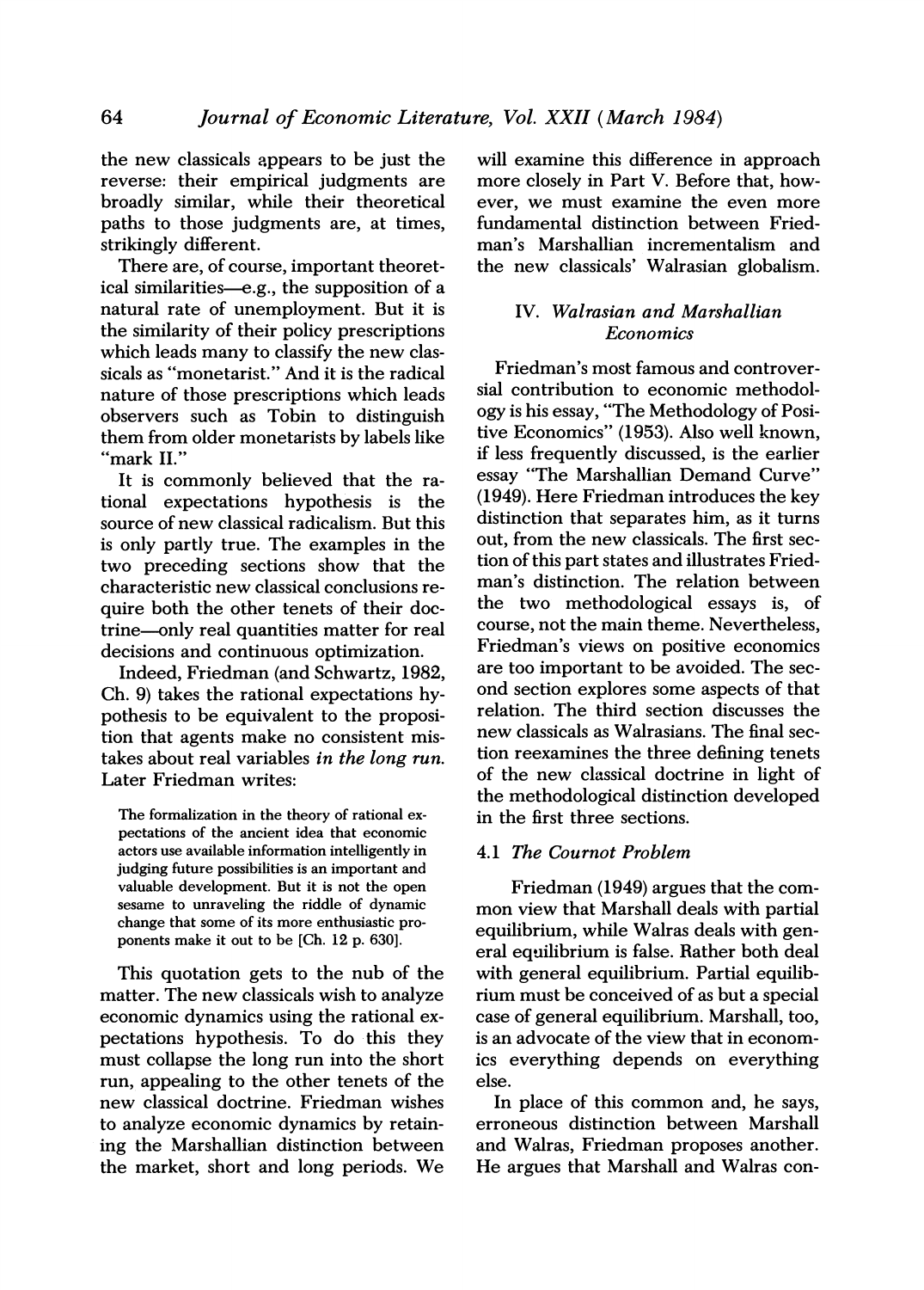**ceive of economic theory differently. To Marshall it is but "an engine for the discovery of concrete truth," as well as "substantive hypotheses, based on factual evidence about the 'manner of the action of causes'" (Friedman, 1949, p. 490). Counting equations and unknowns and so forth is useful only as a check on the consistency of reasoning.** 

**In contrast to Marshall's view of economic theory, Friedman argues that Walras and the Walrasians see theory as a comprehensive, formal structure, to be judged on the one hand by its abstractness, generality and mathematical elegance, and on the other hand, by the accuracy of its assumptions as a photographic description and not by the correctness of its predictions.7** 

**A Walrasian theory cannot be used as a tool because its comprehensiveness prevents one from focusing on a manageable bit of reality, ignoring or summarizing those parts whose influence on the problem at hand is small. For example, the Walrasian observes that the demand for a good depends upon the price of every good. The Marshallian replies that for practical purposes the prices of all but a few related goods can be summarized in the general price level. Similarly, the Walrasian abolishes the useful notion of an industry, because the products of each firm, no matter how much alike, are not identical.** 

**Friedman (1955) makes his distinction** 

**clearer in a review of the English translation of Walras' Elements of Pure Economics. He observes that the problem of economic interdependence has been neatly summarized by Augustin Cournot:** 

**So far we have studied how, for each commodity by itself the law of demand in connection with the conditions of production of that commodity, determines the price of it and regulates the income of its producers. We considered as given and invariable the prices of other commodities and the incomes of other producers; but in reality the economic system is a whole of which all the parts are connected and react on each other. An increase in the income of the producers of commodity A will affect the demand for commodities B, C, etc., and the incomes of their producers, and, by its reaction, will involve a change in the demand for commodity A. It seems, therefore, as if, for a complete and rigorous solution of the problems relative to some parts of the economic system, it were indispensable to take the entire system into consideration. But this would surpass the powers of mathematical analysis and of our practical methods of calculation, even if the values of all the constants could be assigned to them numerically [1927 (1838), p. 127].** 

**For Friedman, Cournot's problem is, given economic interdependence, how to cope with economic analysis using practical methods. Walras' achievement, on the other hand, is to solve the different problem of showing, as Cournot does not, what the rigorous solution to the problem of economic interdependence would look like in principle. "His problem is the problem of form, not of [empirical] content: of displaying an idealized picture of the economic system, not of constructing an engine for analyzing concrete problems" (Friedman, 1955, p. 904).** 

**Marshall's method is a response to Cournot's problem. It attempts to keep an investigation manageable by examining one problem at a time. It can be illustrated by specific examples of Friedman's work. Friedman generally employs single equation methods in his empirical work. Hence, although he claims as his theoretical framework (1974b) a multiequation** 

**<sup>7</sup> Friedman does not seem to perceive the implicit contradiction between a theory being completely general and photographically exact. Generality permits numerous possibilities; a photograph presents just one of them.** 

There is another sense of "general"-namely, **when one theory is a special case of, or is nested in, another (e.g., Einstein's theory is general with respect to Newton's). And the more general may be photographically exact. I am grateful to an anonymous referee for reminding me of this second sense. Nevertheless, I believe that, taken in context, Friedman uses "general" in the first sense of open to various instantiations.**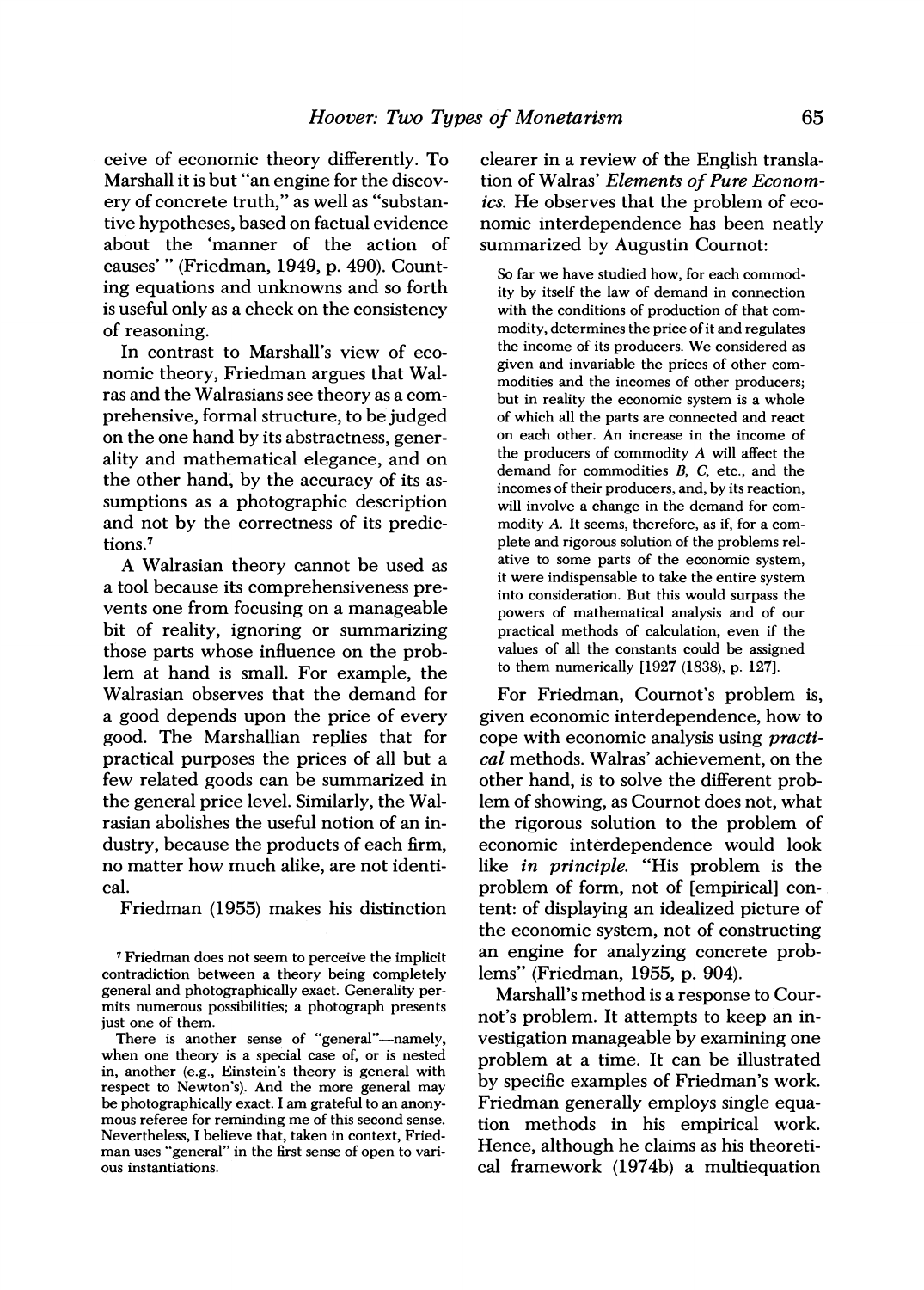**macromodel that includes a money supply equation as well as a money demand equation, in his empirical work he estimates only money demand, making the practical judgment that the money supply is too unstable to model and may be treated as exogenous (Friedman 1959a). Similarly, he holds that the whole range of implicit returns on assets might affect money demand or consumption, but these are reduced in his applied work to portmanteau variables or ignored altogether (Friedman 1956a, b, 1959a). Likewise, he estimates expectations or permanent values of variables by distributed lags on their own actual past values, even though they may in principle depend in part on the present and expected future values of the dependent variables of the equations in which they appear as independent variables (Friedman 1956b, for the example of permanent income in the consumption function). It is not that Friedman must use this method in every particular case. It is just that only a practical advantage of another method, say rational expectations, in generating successful predictions would obligate him to abandon it.** 

#### **4.2 Positive Economics**

**In drawing the distinction between the Marshallian and Walrasian approaches, Friedman makes much of his belief, developed at length in his "The Methodology of Positive Economics" (1953), that success at prediction is the sole criterion for judging theories. Predictive success is the standard of efficacy by which the engines of economic analysis are to be evaluated.** 

**The question of the appropriate standard of efficacy is, nevertheless, separable from the Marshallian response to the Cournot problem. Even if there werecontrary to Friedman's view-another standard of efficacy for the empirical, policy problems that interest him, it would not affect his analysis of the Cournot prob-** **lem. For the point of the Cournot problem and Marshall's (and Friedman's) solution to it is that, whatever the economic problem, any practically significant analysis of it requires that reality be partitioned. The most important bits with respect to the problem at hand are analyzed in detail; the rest are summarized in less detail (but not forgotten, of course).** 

**A Marshallian approach does, however, rule out one sort of criticism of theories. It is pointless to attack a theory as "unrealistic" or "incomplete" solely on the grounds that it partitions reality: all useful theories must do so.** 

**The question naturally arises about how this defense of "unrealism" relates to Friedman's (1953) famous claim-the so**called F-twist-that the less realistic a the**ory is, the more useful it is. There is considerable debate about what Friedman means by "unrealism," and it is not to our purpose to try to decide the matter here. It is enough to note that if "unrealism" means nothing more than partitioned, then Friedman's advocacy of unrealistic theories follows naturally from his Marshallian method. Of course, the Marshallian method requires an appropriate degree of partition, not necessarily the greatest possible degree. So if this is what Friedman means by "unrealism," the Ftwist may be an exaggerated claim. If "unrealism" means something more than partitioned, then Friedman's claim must be supported on other grounds. A supporter of the Marshallian method might then reject the F-twist. (On Friedman's positivism and the F-twist, see Lawrence Boland, 1979, 1982.)** 

## **4.3 The New Classical Economics' Walrasian Solution**

**The desirability of predictive success is not at issue between Friedman and the new classicals. Again and again they praise predictive success as a standard of efficacy (Lucas, 1977, 1981b; Muth, 1961). Oddly**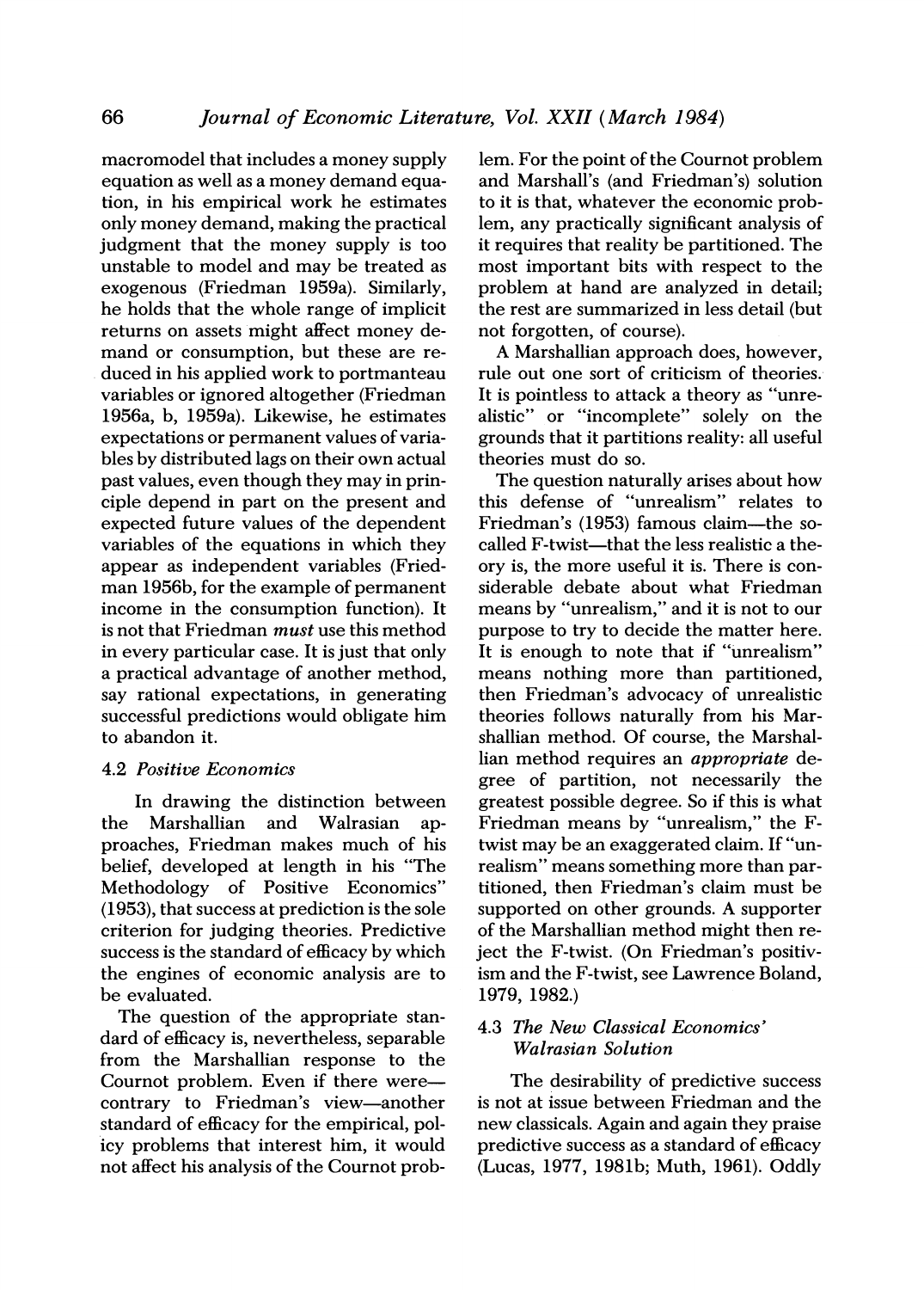**enough, the importance of practical tractability implicit in the Marshallian approach is also not at issue, in some respects. Lucas' preference for quantities adjusting to prices over prices adjusting to quantities is based on the fact that the theory of the former is better developed and easier to handle than the theory of the latter (1977). Lucas accepts that theoretical techniques develop over time and, consequently, that it is misguided to criticize our forerunners for not developing theories which would have been intractable, given the then-available techniques (1980a).** 

**On the surface, then, Friedman and the new classicals agree about the desirability of predictive success and analytical tractability. Friedman, however, anticipated this essentially false concord. "Most modern theorists would accept [the Marshallian view] of the objectives of economic theory. But our work belies our professions" (Friedman, 1949, p. 490). Friedman is, in his own view, primarily an empirical economist, who uses a few deeply held principles to sift through facts in search of predictions. The "new classicals" recognize the challenge of the facts, but see the problem more as one of consistently reconciling the facts with their world view.** 

**The new classicals are Walrasians in two senses. First, they advocate general equilibrium analysis (Lucas, 1980a). Friedman admires the Walrasian system for ". . . its beauty, its grandeur, its architectonic structure . . . ," but he does not expect to obtain useful predictions from it (1955, p. 905). The new classicals do. Lucas (1977) argues that, given business cycles in the data, the theorist's challenge is to reconcile them with general equilibrium theories.** 

**The second sense in which the new classicals are Walrasian is obviously related to the first: partition is a legitimate ground on which to criticize an applied theory.** 

**Sargent and Wallace (1975) strongly criticize their own and Keynesian macromodels for the lack of consistent assumptions about firms' and individuals' objective functions. Friedman, while believing in rational optimizing man to a first approximation, could not sustain that sort of objection if the model yielded accurate predictions, whatever its theoretical assumptions.8** 

**An explicit insistence on a general equilibrium foundation is the basis for the famous "Lucas critique" of macroeconometric models (Lucas, 1976; Lucas and Sargent, 1979). Expectations terms cannot be observed. So in most econometric models they are replaced by some function of the observable terms upon which expectations are formed. The rational expectations hypothesis implies that the structure of the model itself is part of the information upon which expectations are formed. If some part of the structure changes, say, the money supply rule, then the proxy function for the price expectations term will itself change, even if the underlying behavioral relations remain fixed. A model based on the old function will no longer forecast well. (A particularly straightforward illustration of this argument can be found in Thomas Turner and Charles Whiteman, 1981.)** 

**8 There is a third sense of "Walrasian" which cannot be ascribed to the new classicals. This is perhaps the most common but not the most useful, sense indicating those who pursue purely mathematical general equilibrium theory. E. Roy Weintraub (1983, p. 37) concludes his historical review of the literature on the existence of equilibrium: "The [Walrasian] 'equilibrium' story is one in which empirical work, ideas of facts and falsifications, played no role at all." The Austrian precursors of the new classicals were sceptical of empirical economics (Friedrich A. Hayek, 1933, Ch. 1; 1979, Ch. 4 and 6). The new classicals themselves are sceptical of empirical economics that does not pay sufficient heed to general equilibrium but not of empirical economics in general (Lucas, 1976; Sargent, 1982). The acceptance of the importance of empirical economics may be the one thing that distinguishes the new classicals most clearly from the Austrians.**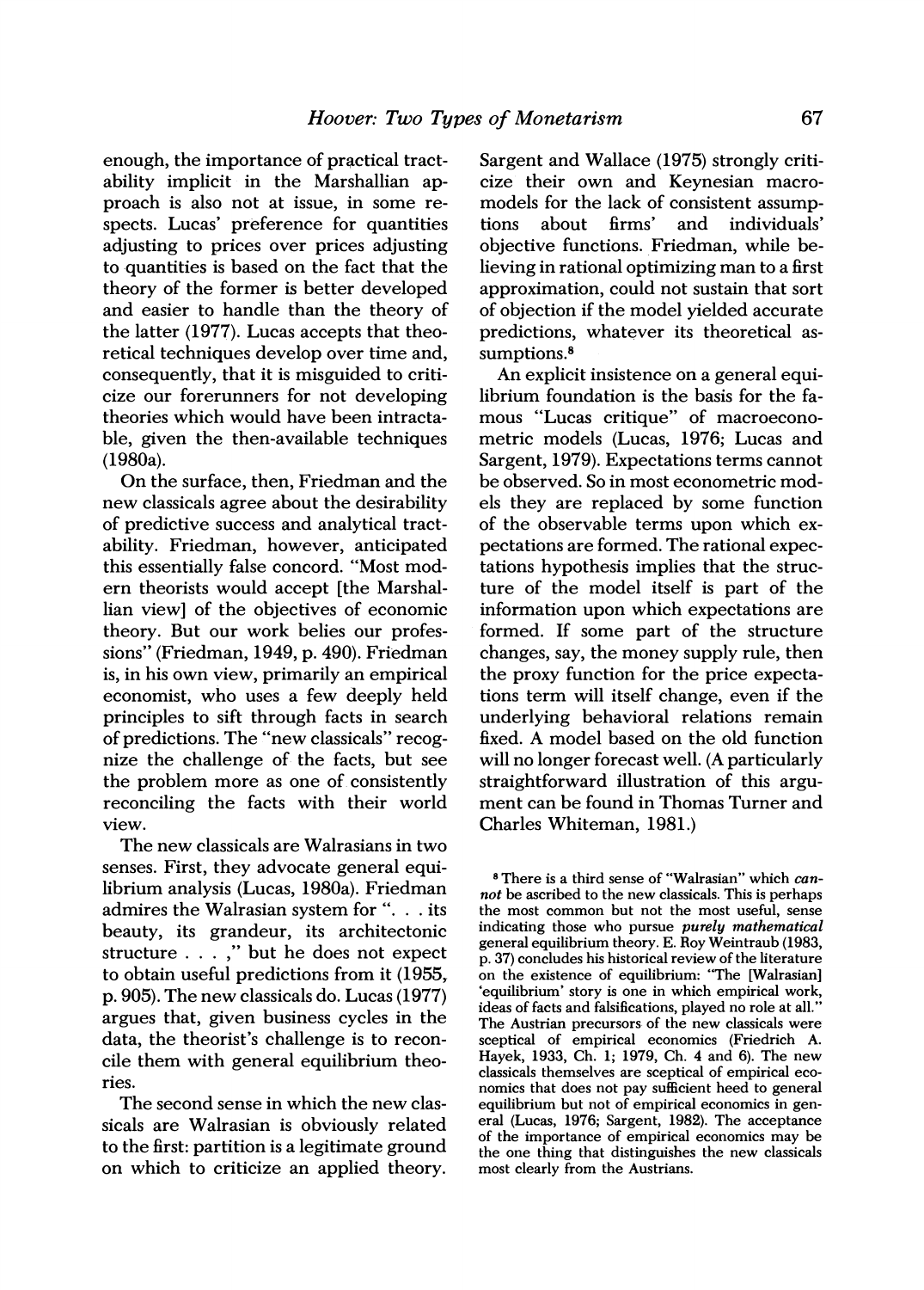**The new classical alternative to conventional, i.e., structurally noninvariant, econometric models is to posit the model with its expectational terms in place. These are then solved out using the rational expectations hypothesis in such a way that the interrelationships between the coefficients of different equations become explicit. Now when a policy rule changes, the appropriate changes to the expectations function and, therefore, to the solutions of the full model are automatic. So far, this has been done only for relatively simple models.** 

**To see that the "Lucas critique" result follows from the insistence on general interdependence, and not from the rational expectations hypothesis itself, consider Friedman's (1956b) permanent income hypothesis. Permanent income is the flow of income from wealth defined as the subjective expectation of the discounted stream of the agent's future income. In order to apply the permanent income hypothesis, Friedman supposes that the subjective expectation equals what in fact actually happens on average. This is a simple form of rational expectations. Permanent income can, thus, be represented as an optimal forecast. Friedman represents it by a geometrically declining lag on past income, which has since been shown by Muth (1961) to be statistically optimal under some circumstances. One of the circumstances is that there are no policy changes. If there are policy changes-say, a change in taxation affecting income-then the predictions are no longer optimal (Lucas, 1976). Thus Friedman implicitly uses the rational expectations hypothesis, but still falls victim of the "Lucas critique" for failing to account for interdependence with the policy rule.9** 

**In his latest work, Friedman concedes the principle of the "Lucas critique," that a function of past values of a variable may not be a stable proxy for its expected value (Friedman and Schwartz, 1982, Ch. 2). Nevertheless, his Marshallian method does not force him to take account of it unless it proves to be a practical barrier to accurate prediction in a specific case. Even then his preferred method is to work backwards incrementally to the minimum necessary level of complication, rather than to impose a fully interdependent structure on the problem, as Lucas suggests.10** 

**In addition to such explicit applications of the Walrasian method, it is applied implicitly in other cases: partition is taken as a sufficient ground for criticism. For example, the rational expectations models of Fischer (1977) and Phelps and Taylor (1977) are criticized because they impose unexplained wage or price rigidities (Lucas and Sargent, 1979; Lucas, 1981b). It is only if these rigidities (e.g., long term labor contracts) can be deduced from first principles-say, from a general equilibrium system with contingent contractsthat the models can be accepted, even if they fit the data. For only then can their predictive success rest on more than the accidental constancy of a theoretically variable bit of reality (Lucas, 1977).** 

## **4.4 The Tenets of New Classicism Reexamined**

**In Part II we suggested that three tenets characterize the new classical doctrine-namely, that agents attend to real factors only in making real economic decisions, that they are consistent and successful optimizers, and that they hold rational expectations. So far, we have argued in** 

**<sup>9</sup> Buiter (1980) correctly observes that all that is needed for the "Lucas critique" to go through is a direct effect of government policy on private expectations. Rational expectations is but one way of getting it.** 

**<sup>10</sup> Lucas (1981a, Intro.) qualifies his position somewhat. How far back one must go to secure invariance depends in part on the particular problem at hand. Nevertheless, he would generally prefer to take only tastes and technology as given.**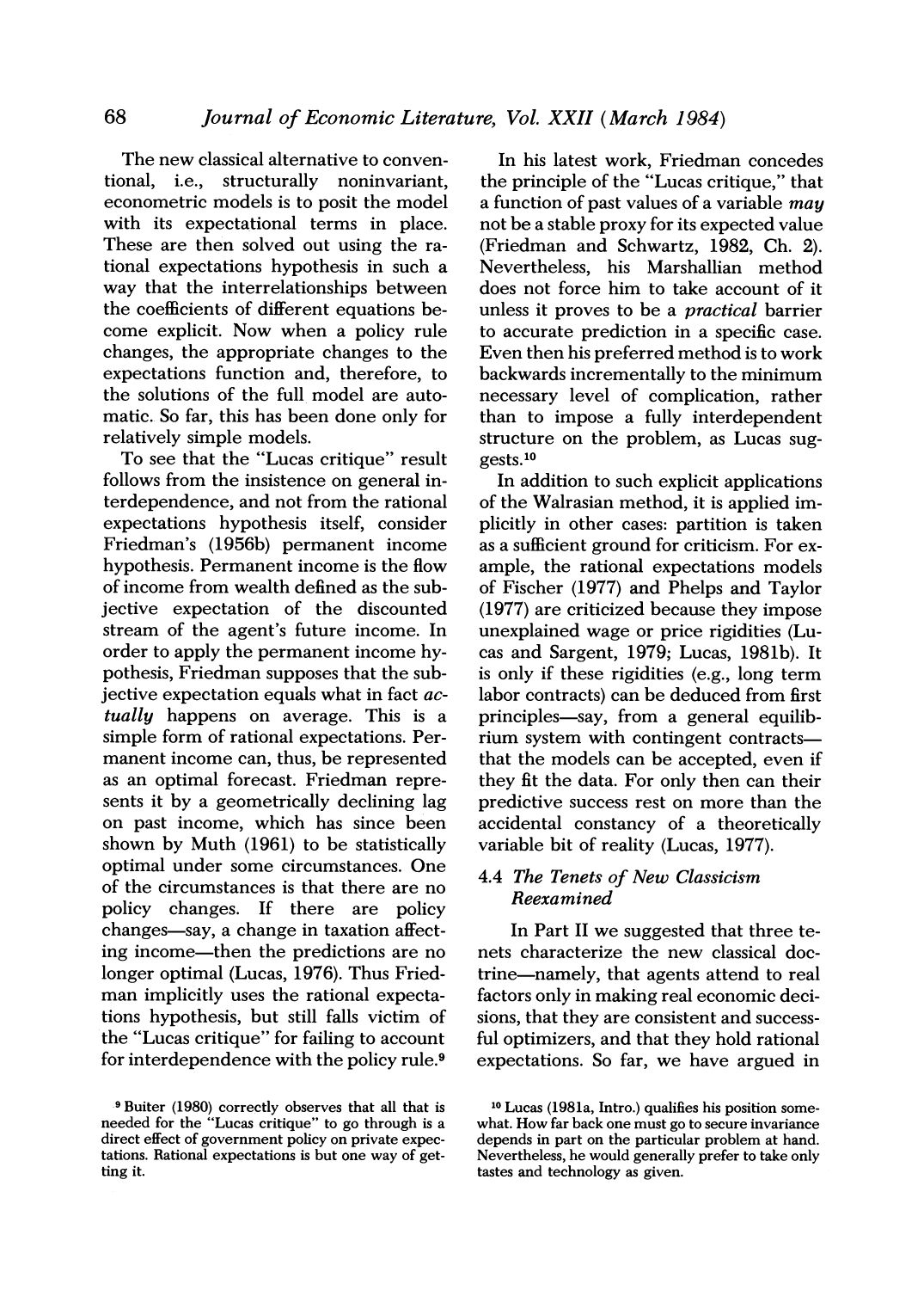**this part that the most important distinction between Friedman's doctrine and that of the new classicals is that, in Friedman's own usage, they are Walrasians, while he is a Marshallian. Now let us consider how this fundamental distinction relates to the tenets of new classicism.** 

**The first tenet, that only real factors matter for real economic decisions, is not-at least for longer time horizonsfundamentally at issue. It is the basis for Friedman's and the new classicals' general agreement about the neutrality of money, the natural rate of unemployment and the Phillips curve discussed in Section 3.1. The differences that remain between them on these matters should be ascribed to the second tenet.** 

**The proposition that economic agents are consistent and successful optimizers is in some sense agreed by all those-both Friedman and the new classicals included-imbued with the so-called Chicago tradition in economics (Melvin Reder, 1982). Precisely in what sense to take the proposition is the fundamental point at issue between them. Friedman takes consistent optimization as an article of faith. Because of the Cournot problem, he cannot detail every aspect of agents' economic behavior. Thus, he applies the optimization proposition to a part of the problem, while retaining a faith that agents do optimize with respect to those parts not worked out in detail. For example, in his analysis of the Phillips curve, he sets out agents' longer-run behavior in order to show that, if they are optimizers, any tradeoff between inflation and unemployment will not endure. He does not analyze their shorter-run behavior in detail: he uses the Marshallian method to partition the problem. Nevertheless, he does not assert at any point that agents are not optimizing in the shorter run. If agents' shorter-run behavior differs from their longer-run, optimal behavior, he supposes that they are still optimizing un-** **der unspecified constraints. The Marshallian method is in large measure the view that it is legitimate not to analyze those constraints explicitly when the longer-run behavior is itself largely independent of the shorter run and when one is primarily interested in the longer run.** 

**It might be argued that the contrast between Friedman's view that agents are optimizing under unspecified constraints and the new classical view that agents optimize to the limits of their information draws a distinction without a difference. This would, however, confuse the agent's point of view with the observer's (or economist's) point of view. Friedman argues that we can have faith that agents do their best, but that, as observers, we need not specify how they do it. The new classicals, on the other hand, require that the informational limits which constrain agents be specified precisely if the observer is to understand their behavior at all.** 

**Friedman is a pessimist about solving the Cournot problem. His Marshallian method is a way of pursuing economic analysis in the face of the problem, but it does not dissolve it. The new classicals, on the other hand, are optimists with respect to the Cournot problem. They believe that a Walrasian program of fully specifying the optimization problem which agents face is a real possibility (Sargent, 1982; Lucas, 1977). To return once more to the Phillips curve example, they argue that when it is cast as an optimization problem with the constraints on agents fully set out, the possibility of an exploitable shorter-run tradeoff vanishes.** 

**The new classicals' conclusion about the Phillips curve hinges, as we observed in Section 3.1, on the assumption of rational expectations. We can now see why this third tenet is a necessary, but subsidiary, element of the new classical doctrine. Expectations become important as soon as one turns to a dynamic problem. The Wal**rasian interpretation of the second tenet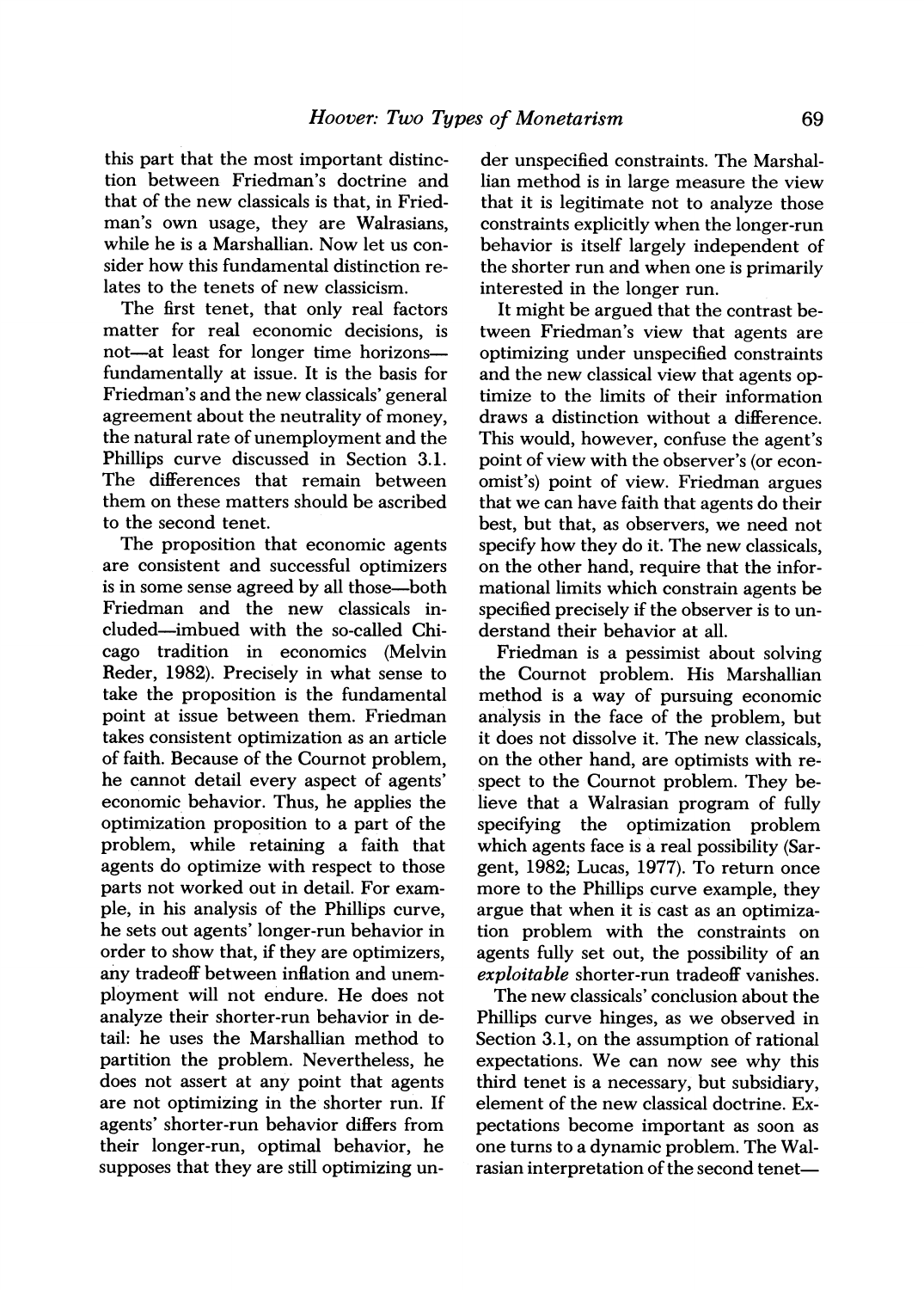i.e., consistent optimization-does not al**low one to partition off the formation of expectations from the general optimization problem. If one is making systematic errors, one could do better. Walrasian optimization thus implies the absence of systematic error; i.e., it implies rational expectations.** 

**Rational expectations has frequently been taken to be the most characteristic feature of the new classical doctrine. We can now see that this is a mistake. It is rather the Walrasian interpretation of the assumption that, to the limits of their information, agents are consistent and successful optimizers that is the distinctive feature of new classicism. Rational expectations is but an implication of this assumption.** 

#### **V. Equilibrium and Dynamics**

**In Section 3.3 we observed that the new classicals use the rational expectations hypothesis as a means of bringing optimization into the analysis of economic dynamics and that, in their hands, this has the effect of collapsing the distinction between the long run and the short run, which Friedman wishes to preserve. Now that we have examined the principal methodological difference between Friedman and the new classicals and have seen how it relates to the tenets of new classicism, we are in a position to examine further the difference between Friedman's and the new classicals' analysis of economic dynamics. It will come as no surprise that the contrast of their treatments of dynamics illustrates in a concrete case the fundamental difference between the Marshallian and Walrasian methods. The first section of this part examines the different manner in which Friedman and the new classicals treat the concept of economic equilibrium. The second section considers how the Walrasian and Marshallian interpretation of the consistent op-**

**timization proposition, discussed in Section 4.4 above, leads to different ways of viewing agents' ignorance and mistakes about the future and to different ways of modelling economic dynamics. Finally, the third section explains why business cycles are a difficult, unsolved problem in economic dynamics for the new classicals, while Friedman's method allows him to side-step their complications.** 

#### **5.1 Equilibrium Defined**

**Friedman writes: "An equilibrium position is one that, if attained, will be maintained" (1976, p. 19). This definitiondrawn by analogy with the physical sciences-is consistent with the new classical view that an agent is in equilibrium when he is where he chooses to be, given what he knows (Lucas, 1977). Both Friedman and the new classicals agree on the formal correctness of these definitions. Friedman, however, finds them "unilluminating and uninteresting" (1982) as they stand. Similarly, Lucas and Sargent (1979) believe that data cannot reveal whether they come from an equilibrium process or not.** 

**Friedman responds to the vacuousness of the formal definition by drawing the distinction between market, short-run and long-run equilibria (Friedman and Schwartz, 1982, Ch. 2). This distinction is Marshallian both in that it derives directly from Alfred Marshall (1930, Book 5) and in that it illustrates the method of coping with the Cournot problem discussed in Section 4.1, above. Friedman grants in principle that agents are optimizing at all times and are, therefore, on some demand and supply curves which fully incorporate the constraints they face. This is practically useless, however, when the investigator cannot accurately specify all the constraints (i.e., he faces the Cournot problem). In this situation a practical approach is to partition the problem. One may, for instance, specify a long-run de-**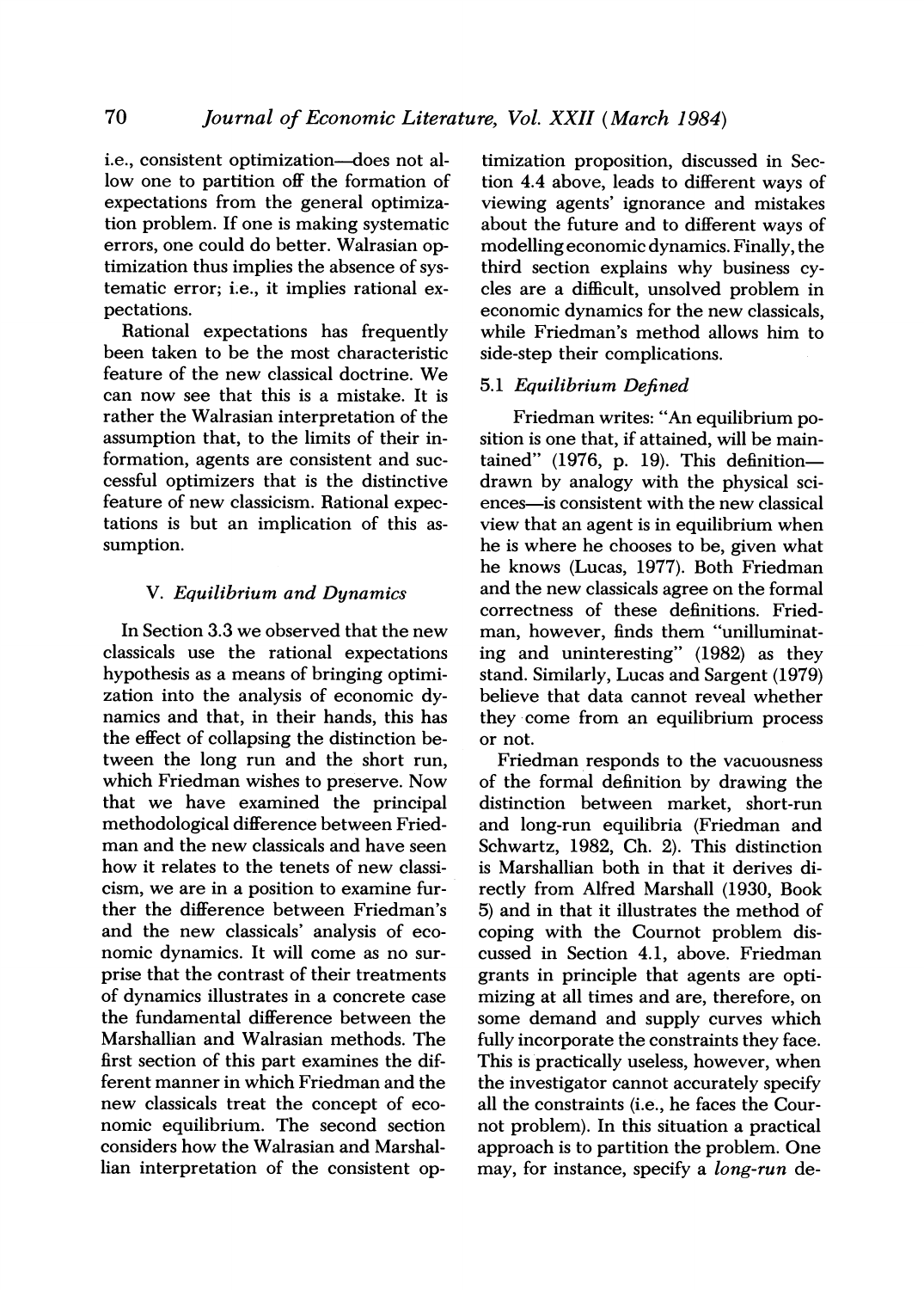**mand for money function. Then, with respect to that particular function, an agent may be in short-run disequilibrium. The essence of much of Friedman's work is that much may be known about the long run, yet little about the short run. For example, there is, he argues, a stable longrun relation between money and prices; yet the lags are long and variable (Friedman and Schwartz, 1963b; Friedman, 1974b).** 

**The new classical response to the vacuousness of the general definition of equilibrium is as predictably Walrasian as Friedman's is Marshallian. It is to impose a fully specified theory on the data and to use the rational expectations hypothesis to solve the problem that the future is unknown (Lucas and Sargent, 1979; Lucas, 1980a). This is, in effect, to collapse Marshall's long run into the short run, as in the examples of Part III.** 

## **5.2 Dynamic Equilibrium versus Longrun Equilibrium**

**In Section 4.4 we saw that the rational expectations hypothesis was an implication of applying the Walrasian interpretation of the consistent optimization proposition-i.e., the second tenet of the new classical doctrine-to a dynamic problem. Agents are subject to error arising from their own ignorance of the future. But their ignorance can be characterized as risk in Frank Knight's sense (1937). Over any length of time or over many independent agents the errors that result from risk take on a pattern that may be summed up in an objective probability distribution. One can insure against such errors.** 

**The rational expectations hypothesis amounts to identifying the objective probability distribution of forecast errors with the agent's own subjective assessments. This rules out Knight's other category of ignorance-uncertainty or uninsurable error. Uncertainty, says Lucas, has no place in economic analysis: "In cases of**  **uncertainty, economic reasoning will be of no value" (1977, p. 15).** 

**Friedman implicitly defends the importance of uncertainty. He points out the difficulty of giving precise meaning to the identification of the subjective with the objective probability distribution and to the ambiguity of the time limit over which forecast errors are supposed to be uncorrelated (Friedman and Schwartz, 1982, Ch. 12). In a counter-example, he distinguishes between anticipations of inflation during the 1890s owing to the rise of the free silver movement, reflected in high rates of interest, and the realized fall in the rate of inflation. Agents made persistent, serially correlated errors in forecasting inflation; but whether their expectations coincided with the objective probability distribution is a moot point, because a historical situation cannot be repeated in a controlled experiment in order to ascertain the objective frequency of it falling out one way or the other. Whether or not the United States would go on to free silver was a classic example of uncertainty. Observing their past forecast errors, agents might (rationally) not revise their current forecasts so long as they believed a move to free silver was a real possibility.** 

**The distinction between risk and uncertainty suits Friedman's pessimism about solving Cournot's problem along Walrasian lines. It is a Marshallian distinction. It partitions the agent's ignorance into that which is quantifiable (risk) and that which is not (uncertainty). In the free silver illustration, Friedman also partitions time into the Marshallian short and long runs. Thus, he argues, that if the time unit**  is long enough—say, twenty years—fore**cast errors are uncorrelated, which is to say characterized by risk. In the short run, however, uncertainty is relevant, at least in retrospect when we explain an episode like that of the 1890s historically.** 

**The new classicals' view of uncertainty**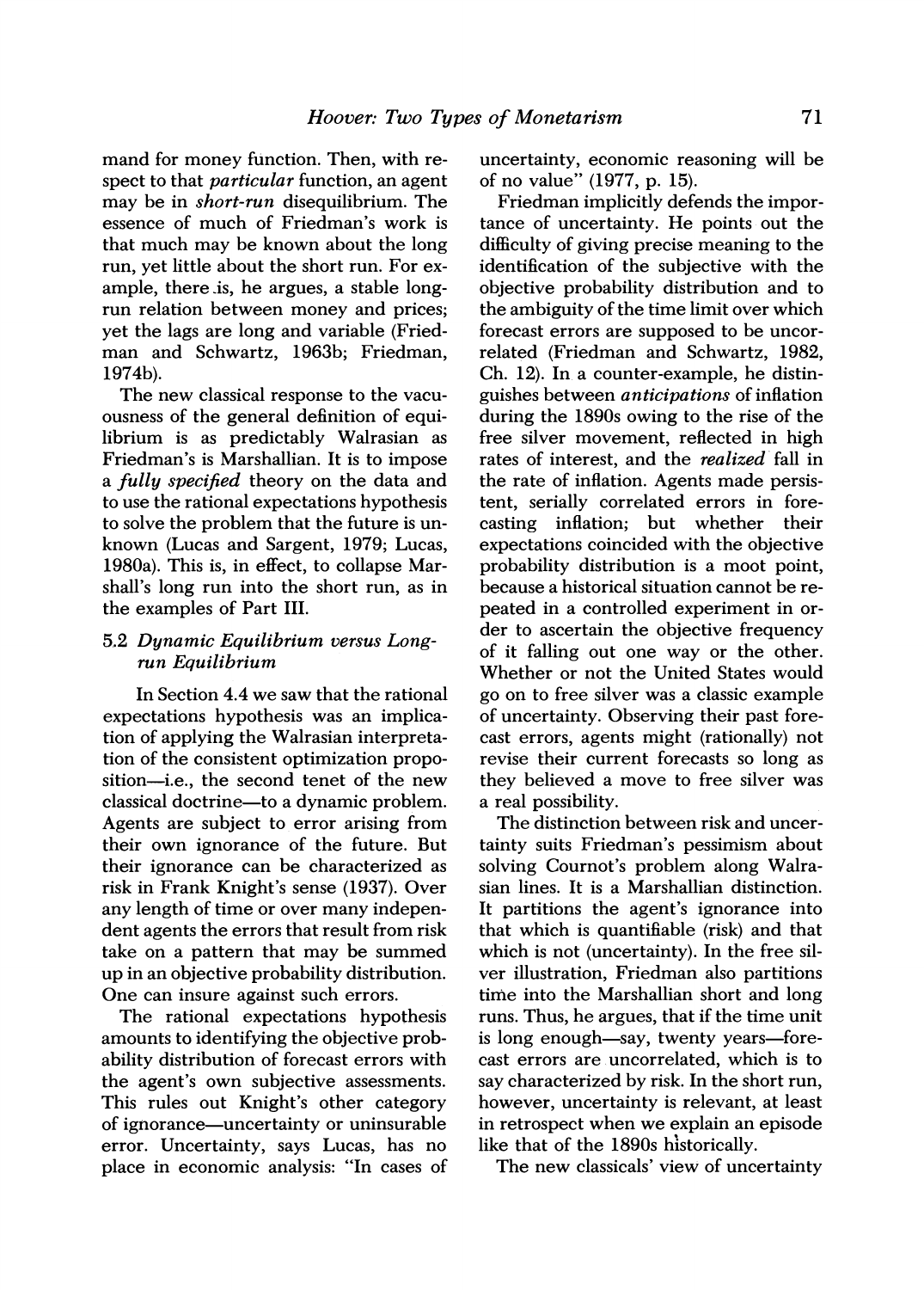**reflects their Walrasian optimism. If a model is sufficiently fully specified, uncertainty reflects a residual about which we can truly know nothing. Hence, it is correct to hold that it cannot be usefully analyzed. The new classicals' banishment of uncertainty from economic analysis is of a piece with their collapsing the long run into the short run. The actual dynamic path of the economy is a fully optimizing (i.e., equilibrium) path. Agents do not deviate from that path by more than a serially uncorrelated error.** 

### **5.3 The Problem of Business Cycles**

**The most pressing problem for the new classical economics is to give an expla**nation of business cycles-i.e., for the **observed serial correlation and the comovements of important economic aggregates-that does not invoke money illusion (violating the first tenet of new classical doctrine), disequilibrium (violating the second tenet) or serially correlated forecast errors on the part of agents (violating the third tenet). Lucas terms such an explanation a competitive equilibrium account. He believes that it is ". . . the central problem of macroeconomics . . . to find an analytical context in which [business cycles triggered by unanticipated monetary-fiscal shocks] can occur and which does not at the same time imply the existence of persistent, recurrent, unexploited profit opportunities" (Lucas, 1975, pp. 1, 114).** 

**Our purpose is not to examine in any detail actual new classical attempts to model the business cycle. It is enough to show that it is an important and difficult problem for the new classicals because of their Walrasian method. As we have already observed, Friedman admires the Walrasian system on aesthetic grounds. Lucas, in contrast, denies that "the attempt to discover a competitive equilibrium account of the business cycle. . .. [is] merely eccentric or, at best, an aes-** **thetically motivated theoretical exercise" (1975, pp. 1, 113-14). He believes that, because of the "Lucas critique" it will not be possible to analyze the effects of countercyclical policies on the economy unless such an account can be given (Section 4.3, above).** 

**Lucas is clear that a competitive equilibrium account is Walrasian in the sense used in this paper. He quotes Friedrich von Hayek: "By 'equilibrium theory' we here primarily understand the modern theory of the general interdependence of all economic quantities, which has been most perfectly expressed by the Lausanne [i.e., Walrasian] School of theoretical economics" (1977, p. 7; Hayek, 1933, p. 42). Furthermore, Lucas' insistence that there be no unexploited profit opportunities makes it clear that a competitive equilibrium account is one consistent with the Walrasian interpretation of the consistent optimization proposition, the second tenet of the new classical doctrine.** 

**The chief difficulty in explaining business cycles is to show how it can be consistent with continuous competitive equilibrium for real quantities such as output to cycle fairly rapidly when real resources such as the labor force and the capital stock change rather slowly. In other words, why do rational agents not find it both desirable and feasible to eliminate such fluctutations from the system? The discussion of the Phillips curve (Section 3.1, above) and of policy ineffectiveness (Section 3.2) suggest that only unexpected nominal shocks should matter at all. Even so, if real quantities can be altered at will, even unexpected nominal shocks should not have persistent, cyclical effects. This provides the key to Lucas' most explicit attempt to model the business cycle (1979). He imagines, first, that agents have imperfect information, so they make unsystematic mistakes in the face of monetary shocks; and, second, that they take decisions on the basis of those mistakes.**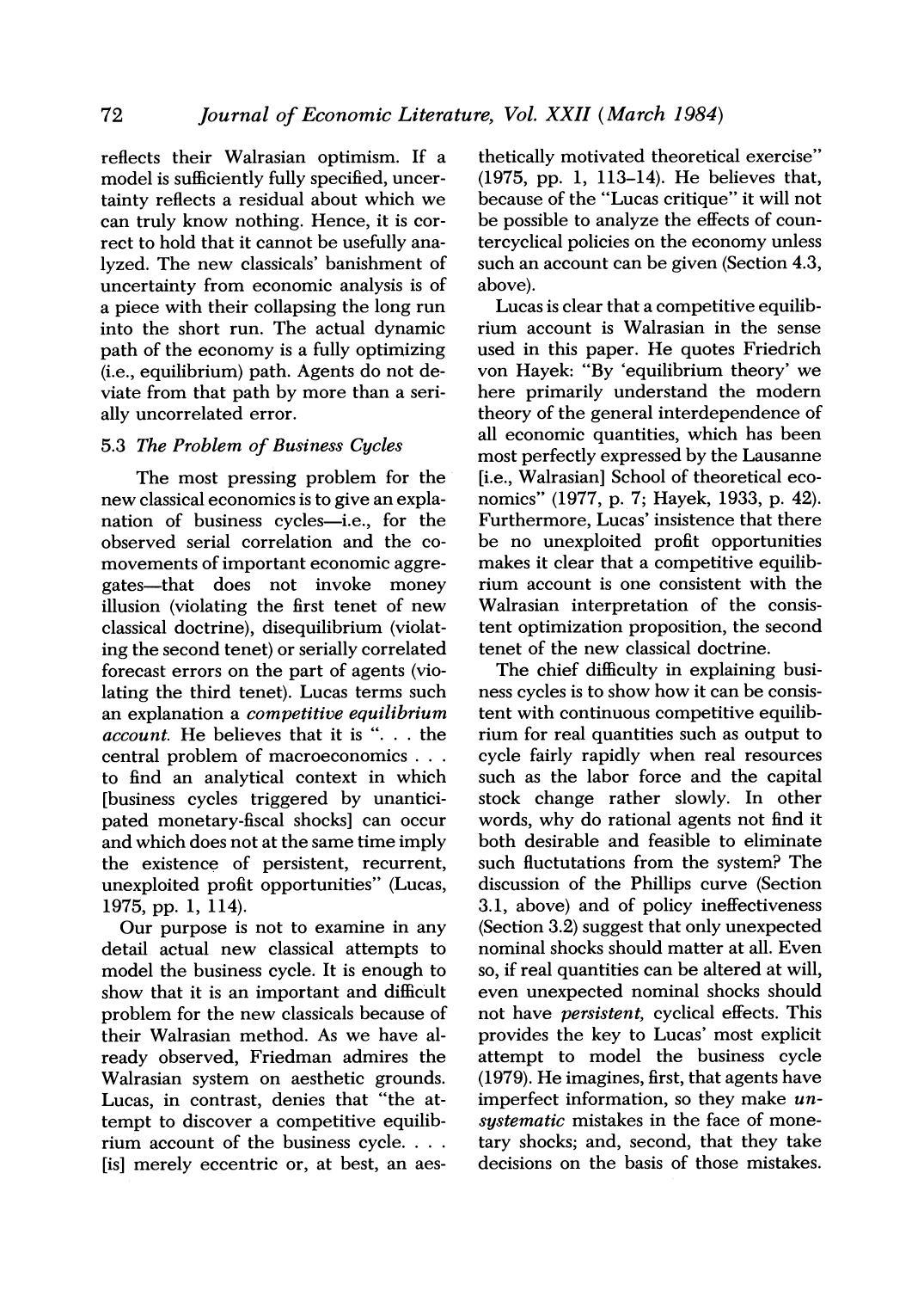**Lucas' model is an elaboration of a neoclassical growth model in which, in a steady-state with certainty, real quantities, the money stock and prices would grow at constant rates. In order to illustrate his explanation of business cycles, suppose that there is uncertainty and, in particular, that there is an unanticipated increase in the money supply which agents first perceive as increased demand. They expand output and, if they are ignorant of the shock's transient nature, increase their rate of investment in order to adjust the capital stock to the higher level of demand. By rational expectations, they soon learn of their mistake; but, since capital endures, they are stuck with a real change in their economic environment.** 

**Even if there are no further shocks, a cycle has been generated. For now agents see that their capital stock is too high, so they choose a lower rate of investment in order to optimally reduce the capital stock to its optimal level. Prices cycle as well: the initial effect of the increased supply of money is that prices rise faster than they otherwise would have. Once installed, however, the increased capacity resulting from the new investment retards the rate of increase of prices below the steady-state rate until the optimal capital stock is restored. Other real quantitiesemployment, output and so forth-connected by agents' plans to their decisions about the capital stock and investment cycle as well. Agents do not make persistent mistakes; their mistakes may nonetheless have persistent consequences, even when they act optimally.** 

**Lucas is not happy with the details of the particular model just sketched (1981a, Intro.). He recognizes that a competitive equilibrium theory of the business cycle must solve the Cournot problem by adequately characterizing the constraints that agents face, and he is careful not to claim success too early. Nevertheless, as we have already observed, the new classicals are** 

**optimists about solving the Cournot problem: Lucas predicts that an adequate equilibrium model may be ". . . five but not twenty-five years off" (1977, p. 25).** 

**Friedman does not believe that Cournot's problem will be so easily solved. In the meantime, the Marshallian method and its accompanying distinction between the long run and the short run are needed for practical purposes. Lucas writes: "The idea that an economic system in equilibrium is in any sense 'at rest' is simply an anachronism" (1980a, p. 708). Friedman's approach to economic dynamics requires no such assumption. He needs merely to maintain that our ignorance of the fine details of economic processes is such that we know more about the secular than the cyclical behavior of the economy. It is, then, more useful to detail the secular in our description of the Marshallian longrun equilibrium, which may well be moving, and to summarize cyclical behavior as a short-run adjustment towards this equilibrium."1** 

**Indeed, Friedman's method of treating the business cycle has not altered much in the past twenty years. In the earlier empirical examination of the role of money in business cycles (Friedman and Schwartz, 1963b) as well as in the theoretical sections of Monetary Trends (1982), Friedman imagines the economy in longrun equilibrium (an "Elysian state of moving equilibrium") before and after a monetary shock. He then deduces general properties of the economic dynamics that must obtain if the economy is to move from one long-run equilibrium to the other. The picture he paints of the mechanism by which monetary shocks are transmitted to cycles in real quantities remains impressionistic and does not extend to the full specification of the agents' economic** 

**<sup>&</sup>quot;"Secular" is used here in the usual, modern sense, which differs from Marshall's usage in which the secular is a longer horizon than the long run (Marshall 1930, Book 5, Ch. 5).**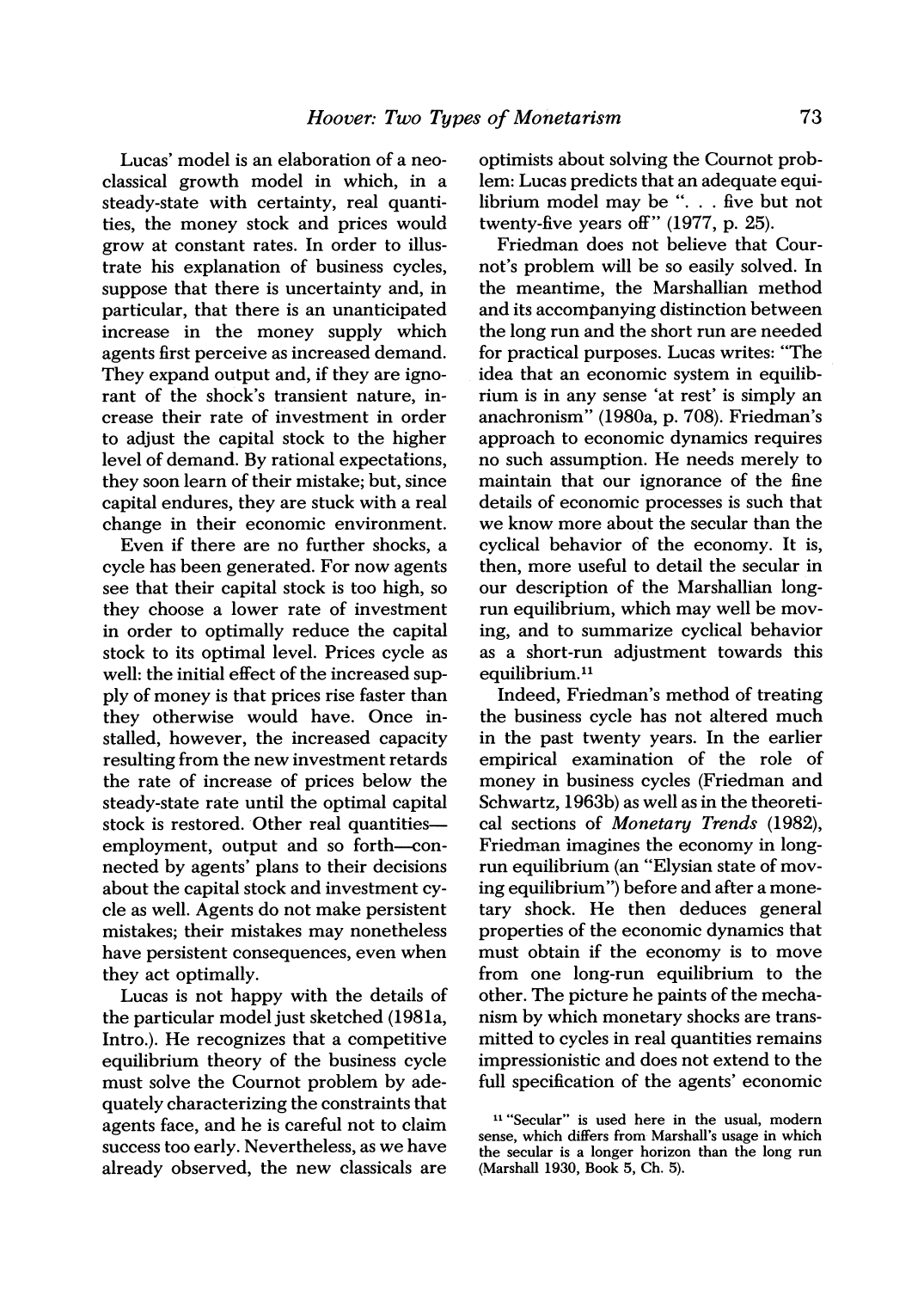**environment that is required by the new classical standards of adequacy.** 

**The difference between Friedman and the new classicals here as elsewhere is not over the nature of the economy: both agree that at root it is a complex, interdependent system. Rather it is that, in the face of the Cournot problem, Friedman believes that only the Marshallian method of partitioning problems produces fruitful results; while the new classicals believe that only the Walrasian method of fully specifying the optimization problem that agents face produces secure results.** 

#### **VI. Summary**

**There has been a lively debate over whether or not Lucas, Sargent, Wallace and their fellow adherents to the new classical doctrine are best thought of as monetarists. The central argument of this essay is simply that, whatever we may choose to call them, these new classicals must be distinguished from an older strand of monetarism represented by Friedman.** 

**We have seen that the strongest case for calling the new classicals "monetarists" is based on the similarity of their policy prescriptions to Friedman's. Nevertheless, their conclusions have a more radical tone than his. This is the result of a different theoretical analysis.** 

**An essential part of the theoretical difference is a difference in methodology: they are Walrasians, while he is a Marshallian. The characteristic new classical results follow from the attempt to analyze the economy as an interdependent whole. Friedman recognizes interdependence, but insists that, for practical purposes, problems must be partitioned into parts analyzed in detail and parts summarized.** 

**An important aspect of the difference between the Marshallian and Walrasian approaches is the different treatment that Friedman and the new classicals give of economic dynamics. While he finds it use-** **ful to divide the problem up into Marshallian "runs," they insist that nothing less than a full equilibrium approach, in which the distinction between short run and the long run is abolished, will do.** 

#### **REFERENCES**

- **BEENSTOCK, MICHAEL. A neoclassical analysis of macroeconomic policy. Cambridge: Cambridge U. Press, 1980.**
- **BEGG, DAVID K. The rational expectations revolution in macroeconomics: Theories and evidence. Deddington, Oxford, England: Philip Allan, 1982.**
- **BoLAND, LAWRENCE A. "A Critique of Friedman's Critics," J Econ. Lit., June 1979, 17(2), pp. 503- 22.**
- **. The foundations of economic method. London: George Allen and Unwin, 1982.**
- **BUITER, WILLEM. "The Macroeconomics of Dr. Pangloss: A Critical Survey of the New Classical Macroeconomics," Econ. J., Mar. 1980, 90(357), pp. 34-50.**
- **COURNOT, AUGUSTIN. Researches into the mathematical principles of the theory of wealth. Trans.: NATHANIEL T. BACON. NY: Macmillan, [1838] 1927.**
- **FISCHER, STANLEY. "Long Term Contracts, Rational Expectations and the Optimal Money Supply Rule," J Polit. Econ., Feb. 1977, 85(1), pp. 191- 205.**
- **FRIEDMAN, MILTON. "A Monetary and Fiscal Framework for Economic Stability," Amer. Econ. Rev., June 1948, 38(3), pp. 245-64.** 
	- **. "The Marshallian Demand Curve," J. Polit. Econ., Dec. 1949, 57(6), pp. 463-95.**
- **. "The Methodology of Positive Economics," Essays in positive economics. Chicago, IL: U. of Chicago Press, 1953, pp. 3-46.**
- **. "Leon Walras and His Economic System: A Review Article," Amer. Econ. Rev., Dec. 1955, 45(5), pp. 900-09.**
- **.\_\_ "The Quantity Theory of Money: A Restatement," in Studies in the quantity theory of money. Ed.: MILTON FRIEDMAN. U. of Chicago Press, 1956, pp. 3-24.**
- **\_ A theory of the consumption function. Princeton, NJ: Princeton U. Press, 1957.**
- **. "The Demand for Money: Some Theoretical**  and Empirical Results," *J. Polit. Econ.*, Aug. 1959a, **67(3), pp. 327-51.**
- **. A program for monetary stability. NY: Fordham U. Press, 1959b.**
- **. "The Lag in the Effect of Monetary Policy," in The optimum quantity of money. By MILTON FRIEDMAN. London: Macmillan, [1961] 1969a, pp. 237-60.**
- **. "The Role of Monetary Policy," Amer. Econ. Rev., Mar. 1968, 58(1), pp. 1-17.**
- **. The optimum quantity of money. London: Macmillan, 1969a.**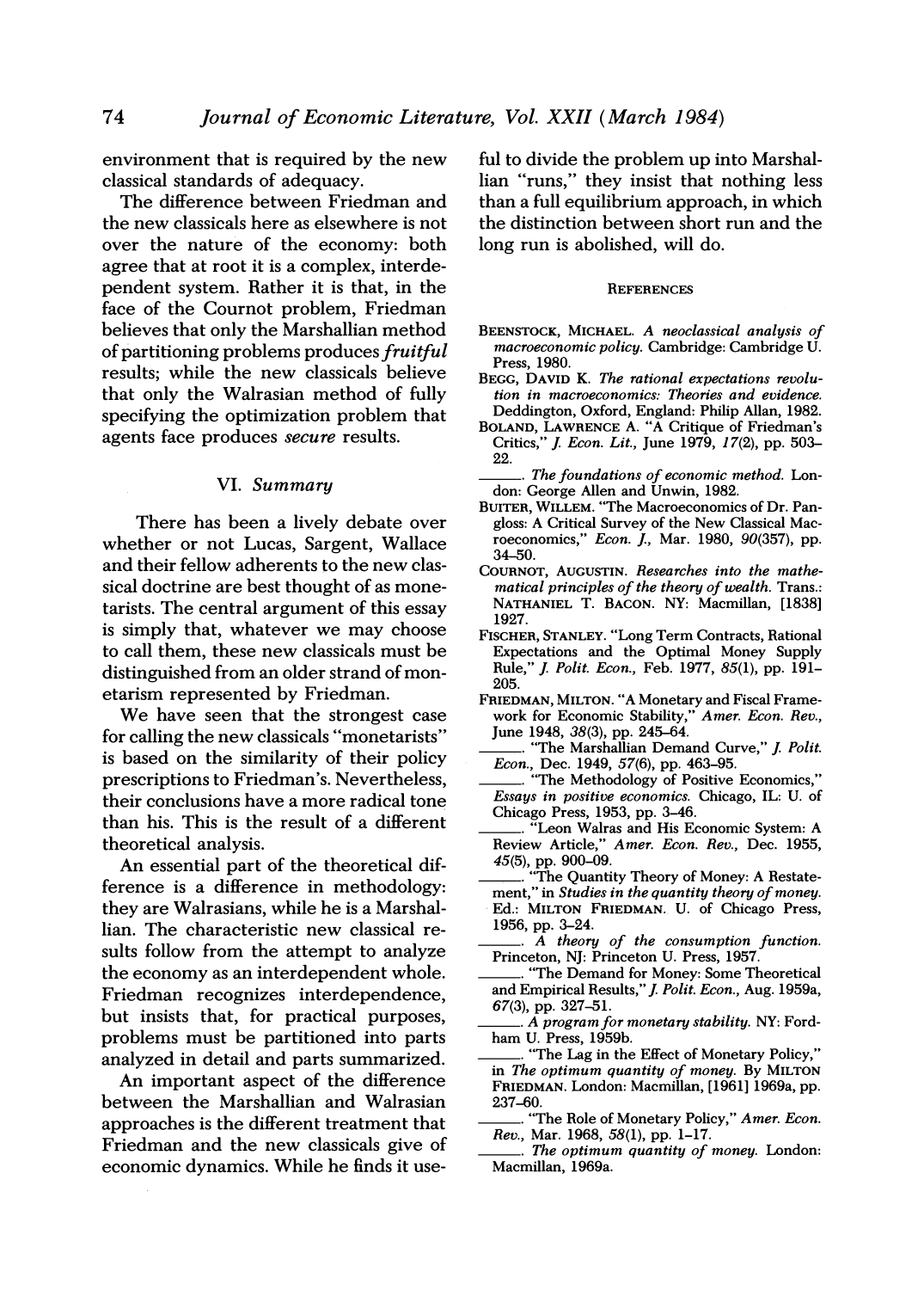**. "The Optimum Quantity of Money," in The optimum quantity of money. By MILTON FRIED-MAN. London: Macmillan, 1969b, pp. 1-50.** 

**. "Monetary Correction." IEA Occasional Paper No. 41. London: Inst. Econ. Affairs, 1974a.** 

- **. "A Theoretical Framework for Monetary Analysis," in Milton Friedman's monetary framework: A debate with his critics. Ed.: ROBERT J. GORDON. Chicago & London: U. of Chicago Press, 1974b, pp. 1-62.** 
	- **. Price theory. Chicago, IL: Aldine, 1976.**
- **"Nobel Lecture: Inflation and Unemployment," J. Polit. Econ., June 1977, 85(3), pp. 451- 72.**
- **. "How Stands the Theory and Practice of Monetary Policy?" Unpublished paper presented to conference on Monetary Problems and Policy, Mont Pelerin Society, Hong Kong, 1978.**

**. Letter to Kevin D. Hoover, July 8, 1982.** 

- **AND SCHWARTZ, ANNA. A monetary history of the United States, 1867-1960. Princeton NJ: Princeton U. Press, 1963.**
- **. "Money and Business Cycles," in The optimum quantity of money. By MILTON FRIEDMAN. London: Macmillan, [1963] 1969, pp. 189-236.**
- **. Monetary trends in the United States and the United Kingdom: Their relation to income, prices, and interest rates 1867-1975. Chicago & London: U. of Chicago Press, 1982.**
- **GORDON, RoBERTJ. "Output Fluctuations and Grad**ual Price Adjustments," *J. Econ. Lit.*, June 1981, **19(2), pp. 493-530.**
- **GOLDFELD, STEPHEN. "Rules, Discretion, and Reality," Amer. Econ. Rev., May 1982, 72(2), pp. 361- 66.**
- **HAHN, FRANK. "Professor Friedman's Views on Money: Review Article," Economica NS, Feb. 1971, 38(149), pp. 61-80.** 
	- **. "Monetarism and Economic Theory," Economica, Feb. 1980, 47(185), pp. 1-17.**
	- **. Money and inflation. Oxford: Blackwell, 1982.**
	- **HAYEK, FRIEDRICH A. Monetary theory and the trade cycle. London: Jonathan Cape, 1933.**
	- **. The counter-revolution in science: Studies on the abuse of reason. Indianapolis, IN: Liberty Press, 1979.**
	- KANTOR, BRIAN. "Rational Expectations and Eco**nomic Thought," J. Econ. Lit., Dec. 1979, 17(4), pp. 1422-41.**
	- **KNIGHT, FRANK. Risk, uncertainty and profit. London: London School of Econ., 1937.**
	- **LAIDLER, DAVID. "Monetarism: An Interpretation and an Assessment," Econ. J, Mar. 1981, 91(361), pp. 1-29.**
	- **. Monetarist perspectives. Deddington, Oxford, Eng.: Philip Allan, 1982.**
	- **LUCAS, ROBERT E. "Econometric Testing of the Natural Rate Hypothesis," in The econometrics of price determination. Ed.: OTTO ECKSTEIN. Washington, DC: Bd. of Gov. of the Fed. Res. System and Soc. Sci. Res. Council, 1972a, pp. 50-59.**
	- **. "Expectations and the Neutrality of Money," J Econ. Theory, Apr. 1972b, 4(2), pp. 103-24.**

**. "Some International Evidence on Output-Inflation Tradeoffs," Amer. Econ. Rev., June 1973, 63(3), pp. 326-34.** 

- An Equilibrium Model of the Business Cy**cle," J. Polit. Econ., Dec. 1975, 83(6), pp. 1133- 44.**
- **: ""Econometric Policy Evaluation: A Critique," in The Phillips curve and labor markets. Eds.: KARL BRUNNER AND ALLAN H. MELTZER. Carnegie-Rochester Conference Series, Vol. 1. Amsterdam: North Holland, 1976, pp. 19-46.**
- **. "Understanding Business Cycles," in Stabilization of the domestic and international economy. Eds.: KARL BRUNNER AND ALLAN H. MELTZER. Carnegie-Rochester Conference Series, Vol. 5. Amsterdam: North Holland, 1977, pp. 7-30.**
- $\rightarrow$  **∴ "Methods and Problems in Business Cycle Theory," J. Money, Credit, Banking, Nov. 1980a, 12(4, Part 2), pp. 696-715.**
- **. "Rules, Discretion and the Role of the Economic Adviser," in Rational expectations and economic policy. Ed.: STANLEY FISCHER. Chicago: U. of Chicago Press, 1980b, pp. 199-210.**
- **. Studies in business cycle theory. Oxford: Blackwell, 1981a.**
- **. "Tobin and Monetarism: A Review Article," J. Econ. Lit., June 1981b, 19(2), pp. 558-67.**
- **AND SARGENT, THOMAS J. "After Keynesian Macroeconomics," reprinted in Rational expections and econometric practice. Eds.: ROBERT E. LUCAS AND THOMAS J. SARGENT. London: George Allen & Unwin, [1979] 1981, pp. 295-320.**
- **, eds. Rational expectations and econometric practice. London: George Allen & Unwin, 1981.**
- **MADDOCK, RODNEY AND CARTER, MICHAEL. "A Child's Guide to Rational Expectations," J. Econ. Lit., Mar. 1982, 20(1), pp. 39-52.**
- **MARSHALL, ALFRED. Principles of economics. 8th ed. London: Macmillan, 1930.**
- **MAYER, THOMAS, ed. The structure of monetarism. NY & London: Norton, 1978.**
- **MEADE, JAMES. "Comment on the Papers by Professors Laidler and Tobin," Econ. J, Mar. 1981, 91(361), pp. 49-55.**
- **MUTH, JOHN F. "Rational Expectations and the Theory of Price Movements," Econometrica, July 1961, 29(6), pp. 315-35.**
- → PHELPS, EDMUND. "Phillips Curves, Expectations of **Inflation and Optimal Unemployment Over Time," Economica NS, Aug. 1967, 34(3), pp. 254- 81.** 
	- **. "Money Wage Dynamics and Labor Market**  Equilibrium," *J. Polit. Econ.*, July-Aug. 1968, **76(4), pp. 678-711.**
	- **AND TAYLOR, JOHN B. "Stabilizing Powers of Monetary Policy Under Rational Expectations," J. Polit. Econ., Feb. 1977, 85(1), pp. 163- 90.**
	- **PURVIS, DOUGLAS. "Monetarism: A Review," Can. J. Econ., 1980, 13(1), pp. 96-122.**
	- **REDER, MELVIN W. "Chicago Economics: Permanence and Change," J. Econ. Lit., Mar. 1982, 20(1), pp. 1-38.**
	- **SARGENT, THOMAS J. "Rational Expectations, the**